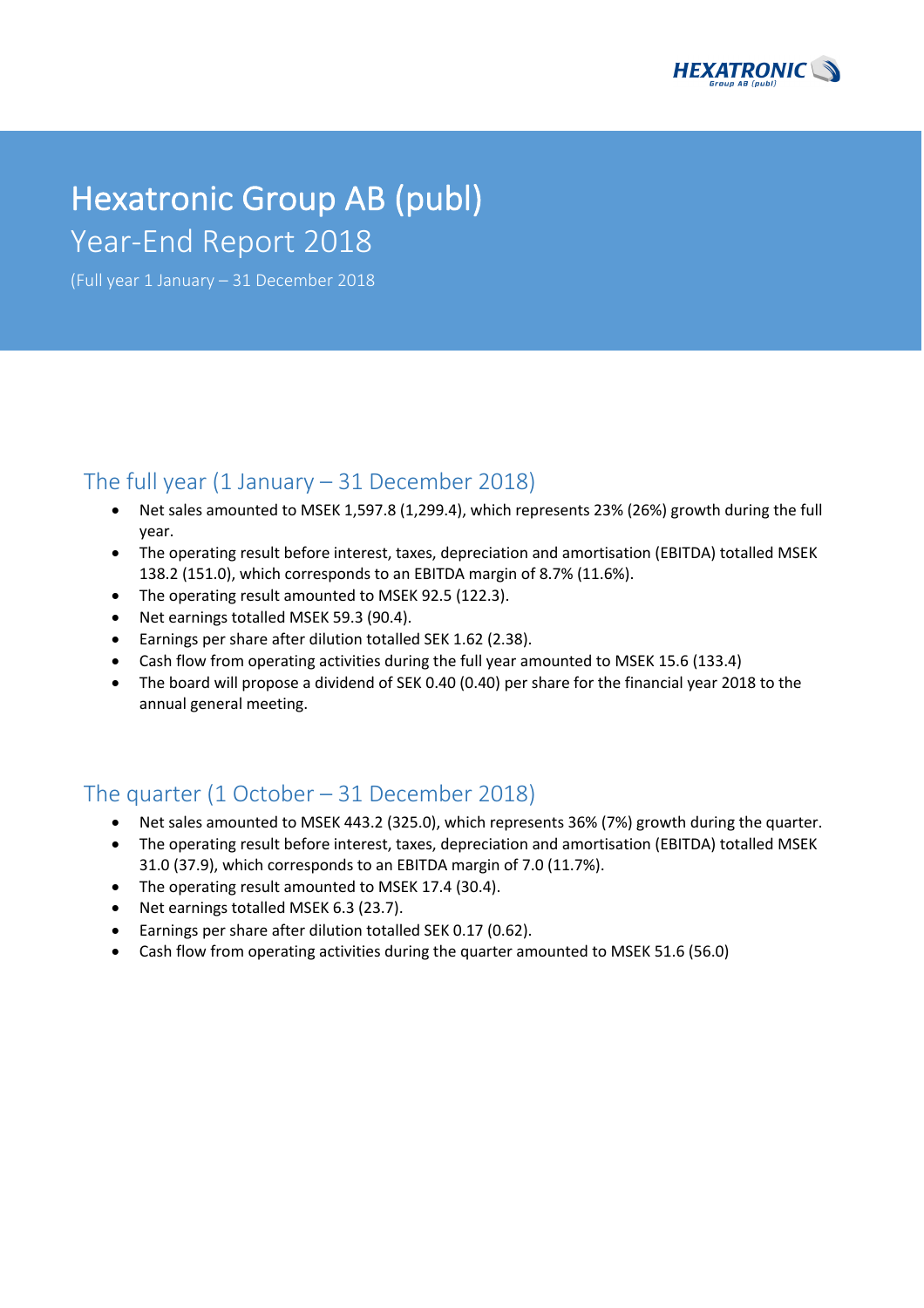

# Comments from the CEO

### Continued strong international growth

2018 was a year of continued strong growth for Hexatronic. The main item on our agenda was to increase our presence the UK, Germany and USA. All these markets are in the early stages of developing fiber to the home (FTTH). We made acquisitions in these markets during the year, which means we are continuing to reposition Hexatronic strategically towards distinct emerging markets. On a pro forma basis, i.e. including Opternus and PQMS, sales to the relatively well-developed Swedish market today account for about 35% which is a gradual decrease from 49% in 2017 and 60% in 2016.

Overall, 2018 was a strategically successful year in which we advanced our positions on several emerging markets. In terms of profitability, however, it was a poor year in which we did not achieve our EBITDA target of 10%, mainly due to the biding Swedish FTTH market. In addition to the acquisitions in the UK, Germany and USA, we also made important investments in sales and marketing on these markets, which had an adverse impact on profitability for the full year.

Growth during the quarter totalled 36%, of which 34% related to acquisitions and 2% to organic growth. There is still very strong growth outside of the Nordics, and weaker development primarily on the Swedish market. In terms of financial results, the already seasonally weak quarter was burdened by agent costs of MSEK 3.0 relating to the patent dispute in the UK. In the corresponding period last year, we had a positive effect of MSEK 6.5 relating to the reimbursement of costs from our counterparty in the Swedish patent dispute, which we won. We continued to see good development in the USA, and our operations in the UK showed a strong upward trend. The recent acquisition in Germany has developed according to plan and has also created awareness of Hexatronic on the German market.

Looking ahead to 2019, we believe that the global market will show healthy growth. The Swedish market will be much the same as in 2018. We noticed a certain amount of price pressure on the Swedish market towards the end of 2018, which we are responding to with streamlining and cost cutting. We believe the British market will develop strongly and that we are well positioned to benefit from that growth. We are building up stock in the UK due to the uncertainty surrounding Brexit. Also, the North American market is expected to grow, and we believe we will take market share. The German market will grow from low volumes. We do however believe that the major growth on the German market is a year or so off yet.

We enter the first quarter of 2019 with an order book which is organically 18% higher than at the same point last year. We plan to continue making acquisitions intensively and are bolstering our resources so that we can carry on growing on important emerging markets. The first quarter is normally our weakest quarter due to the winter period. We believe that our comprehensive efforts in the UK, Germany and USA will have a positive effect on both growth and profitability during 2019.

We still have a highly positive view of the FTTH market, the opportunities 5G will bring in the shape of fiber expansion, and our potential for continued profitable growth moving forward. Thank you for joining us on this journey.

Henrik Larsson Lyon President and CEO of Hexatronic Group AB (publ)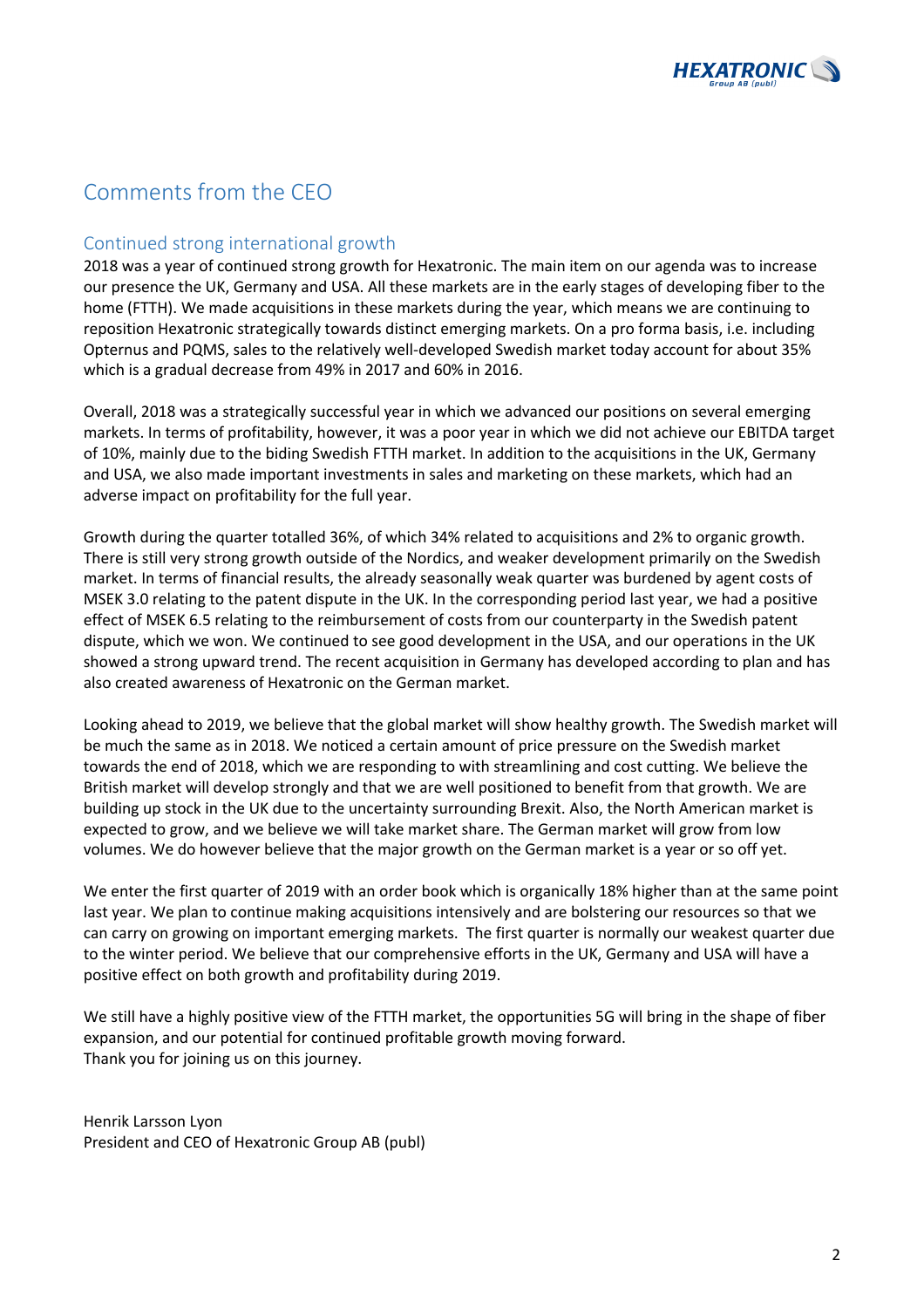

# Events during the quarter (October – December 2018))

• Hexatronic acquired the German fiber optic company Opternus GmbH. The company is consolidated into the Hexatronic Group from November 1, 2018.

# Events since the end of the period

No events to report since the end of the period.

# Financial information, Group

|                                        | Quarter | Quarter | <b>Period</b> | <b>Full year</b> |
|----------------------------------------|---------|---------|---------------|------------------|
|                                        | 181001  | 171001  | 180101        | 170101           |
| <b>MSEK</b>                            | 181231  | 171231  | 181231        | 171231           |
| Net sales                              | 443.2   | 325.0   | 1,597.8       | 1,299.4          |
| <b>EBITDA</b>                          | 31.0    | 37.9    | 138.2         | 151.0            |
| <b>EBITDA</b> margin                   | 7.0%    | 11.7%   | 8.7%          | 11.6%            |
| Operating result                       | 17.4    | 30.4    | 92.5          | 122.3            |
| Net earnings                           | 6.3     | 23.7    | 59.3          | 90.4             |
| Earnings per share after dilution, SEK | 0.17    | 0.62    | 1.62          | 2.38             |
| Cash flow from operating activities    | 51.6    | 56.0    | 15.6          | 133.4            |
| Liquid assets                          | 84.6    | 108.2   | 84.6          | 108.2            |

See other key metrics on page 18.

### Net sales and results

### The full year (January – December 2018)

Net sales for the full year amounted to MSEK 1,597.8 (1,299.4). Net sales increased by 23% for the Group compared to the year before. The growth in sales is attributable to the acquisitions of Blue Diamond Industries, PQMS, Gordon Franks Training, Smart Awards and Opternus. Organically the net sales dropped by 6% compared to the year before because of a weaker Swedish market.

EBITDA totalled MSEK 138.2 (151.0), which corresponds to an EBITDA margin of 8.7% (11.6%).

Other operating expenses and operating income have been affected by adjustments of previously booked debt raised for additional purchase amounts, which is shown in the outcome for the quarter below.

During the year, the Group has had significant agent costs for the ongoing patent dispute in the UK.

Net financial items for the full year amounted to -10.8 MSEK (-6.2), whereof net interest amounted to -6.9 MSEK (-1.8), unrealised foreign exchange differences to -1.6 MSEK (-4.4) and other financial items to -2.3 MSEK (0).

### The quarter (October – December 2018)

Net sales during the quarter amounted to MSEK 443.2 (325.0). Net sales increased by 36% for the Group compared to the same quarter last year. The growth is attributable to the acquisitions of Blue Diamond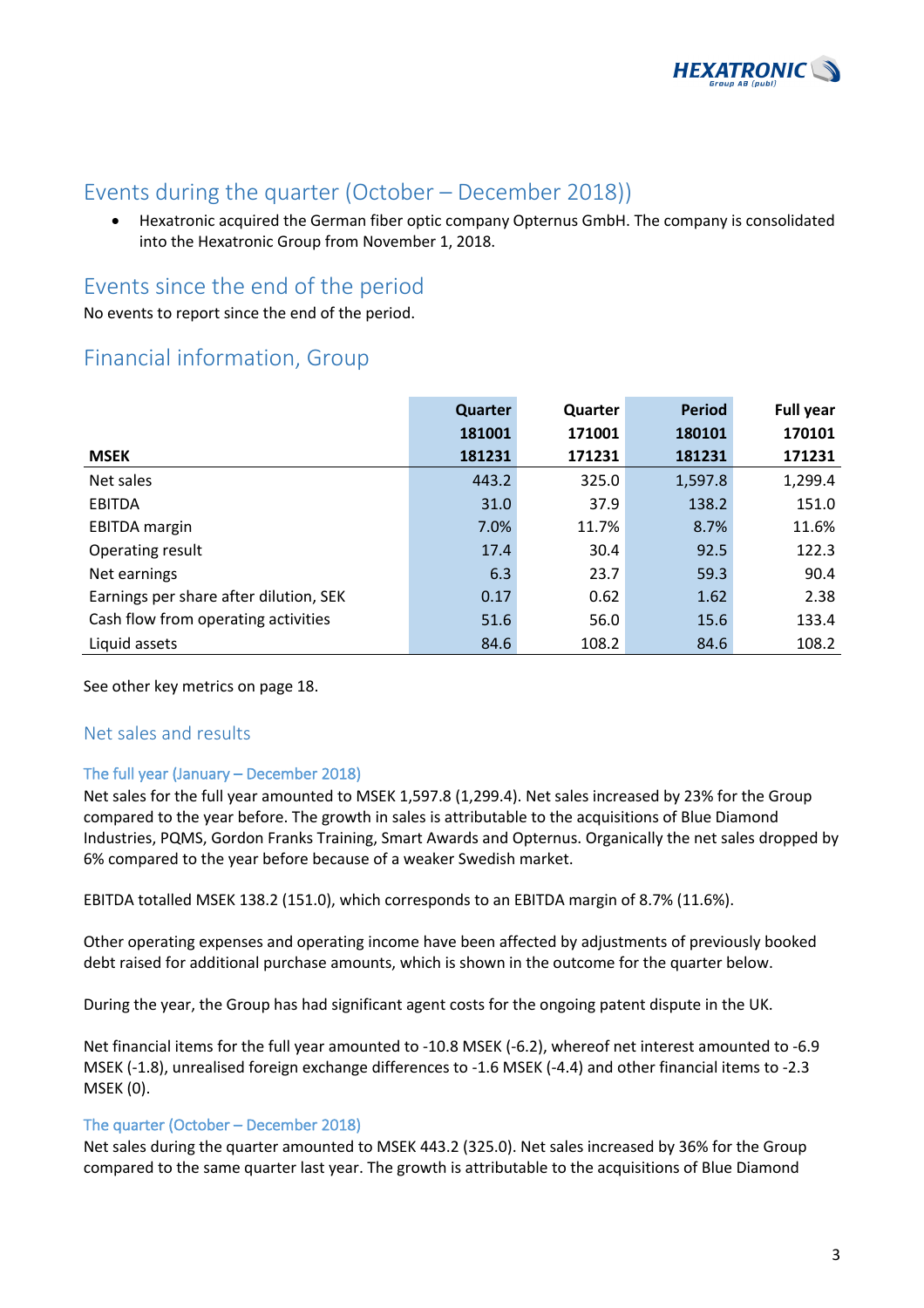

Industries, PQMS, Gordon Franks Training, Smart Awards and Opternus. The organic growth was 2% compared to the same quarter last year.

EBITDA totalled MSEK 31.0 (37.9), which corresponds to an EBITDA margin of 7.0% (11.7%).

Other operating income during the quarter totalled MSEK 15.0 (17.1), of which MSEK 9.2 relates to adjustment of a previously booked debt raised for additional purchase amounts linked to the acquisitions of PQMS and Opternus, and MSEK 1.5 relates to insurance compensation for agent costs linked to the patent dispute in the UK.

During the quarter, the Group has had significant agent costs for the ongoing patent dispute in the UK.

Other operating expenses during the quarter totalled MSEK 4.7 (0) linked to adjustment of a previously booked debt raised for an additional purchase amount related to the acquisition of Blue Diamond Industries.

Net financial items during the quarter amounted to -3.7 KSEK (-2.4), whereof net interest amounted to -2.0 MSEK (-0.3), unrealised foreign exchange differences to -0.6 MSEK (-2.1) and other financial items to -1.1 MSEK (0).



Net sales 12 months, MSEK and EBITDA margin rolling 12 months (%)

### Financial position and liquidity

### Liquid assets

Liquid assets on 31 December 2018, excluding overdraft facilities, amounted to MSEK 84.6 (108.2). Unutilised overdraft facilities amounted to MSEK 42.6 on 31 December 2018.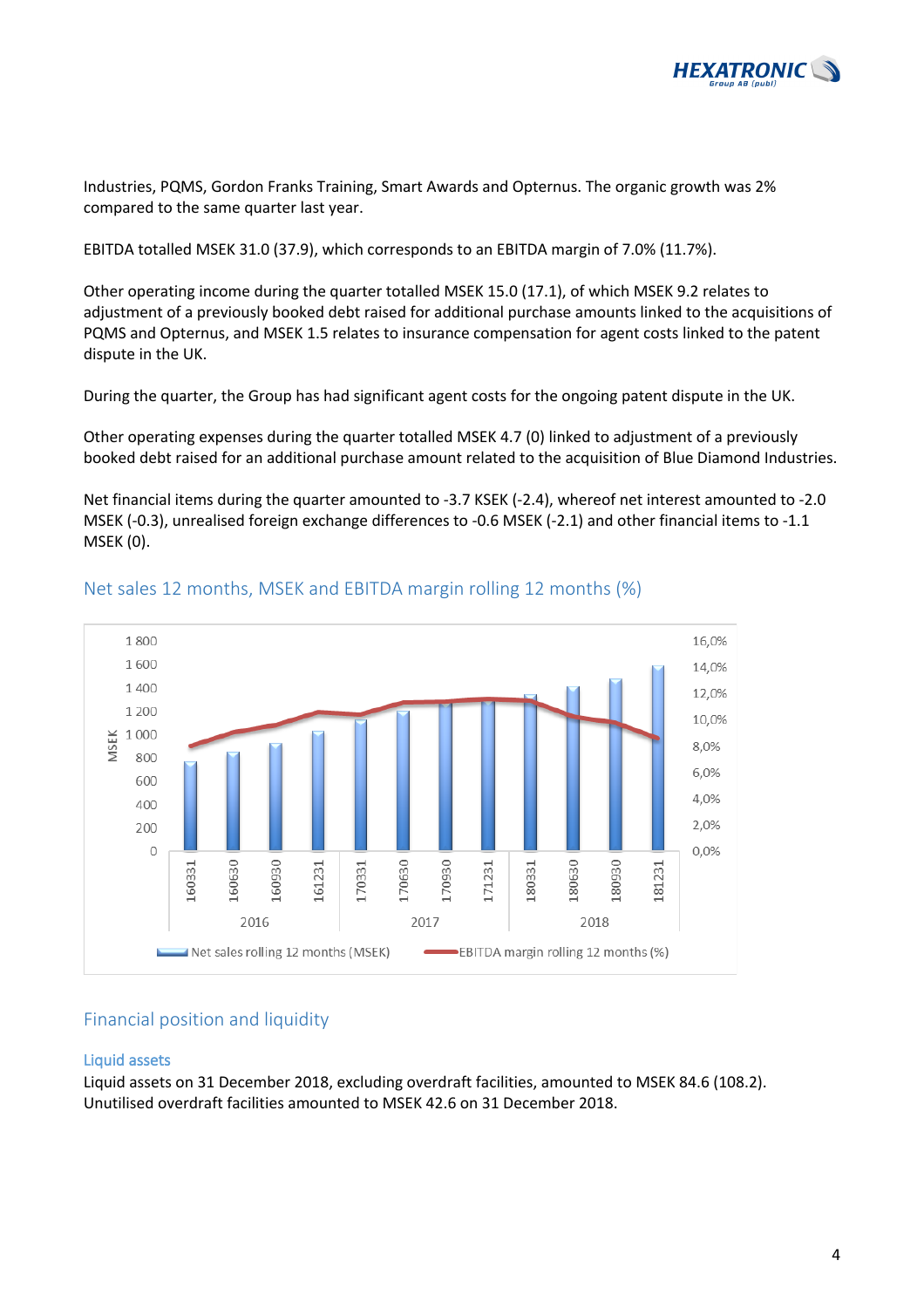

#### Non-current assets

Non-current assets amounted to MSEK 594.7 on 31 December 2018 (212.8). The increase is primarily related to acquired assets in connection with the acquisitions of Blue Diamond Industries, PQMS, Gordon Franks Training, Smart Awards and Opternus.

#### Equity

Equity amounted to MSEK 494.4 on 31 December 2018 (415.3), which equated to SEK 13.54 per outstanding share before dilution at the end of the reporting period.

#### Borrowing

The Parent Company has an acquisition facility of MSEK 565. The utilised amount on 31 December 2018 totalled MSEK 408.2, and MSEK 351.7 of this is long-term borrowing. The debt falls due for payment on 15 December 2021 with an option to extend. The Parent Company's loan agreements include the usual conditions, commitments and provisos.

Net debt totalled MSEK 353.4 at the end of the reporting period compared to MSEK 14.2 in net cash as per 31 December 2017.

#### Equity ratio

The equity ratio on 31 December 2018 was 38% (53%).

### Cash flow

#### Cash flow from operating activities

Cash flow from operating activities during the full year amounted to MSEK 15.6 (133.4), including a change in working capital of MSEK -83,2 (12.7). The negative change in working capital is primarily attributable to increased capital tied up in inventories and accounts receivable.

Cash flow from operating activities during the quarter amounted to MSEK 51.6 (56.0), including a change in working capital of MSEK 28.8 (30.3). The lower cash flow is attributable to increased capital tied up in inventories.

#### Cash flow from investing activities

Cash flow from investing activities during the full year amounted to MSEK -361.5 (-45.8). The cash flow is primarily attributable to the acquisition of Blue Diamond Industries, PQMS, Gordon Franks Training, Smart Awards and Opternus and to some extent to investments in tangible and intangible assets.

Cash flow from investing activities during the quarter amounted to MSEK -96.7 (-9.6). The cash flow is primarily attributable to the acquisition of Opternus and investments in tangible and intangible assets.

#### Cash flow from financing activities

Cash flow from financing activities during the full year amounted to MSEK 322.3 (-18.9). The cash flow from financing activities during the full year is attributable to new borrowing related to the acquisition of Blue Diamond Industries, PQMS, Gordon Franks Training, Smart Awards and Opternus, amortisation of loans and dividend paid.

Cash flow from financing activities during the quarter amounted to MSEK 69.9 (0.1). The cash flow from financing activities during the quarter is attributable to new borrowing related to the acquisition of Opternus and amortisation of loans.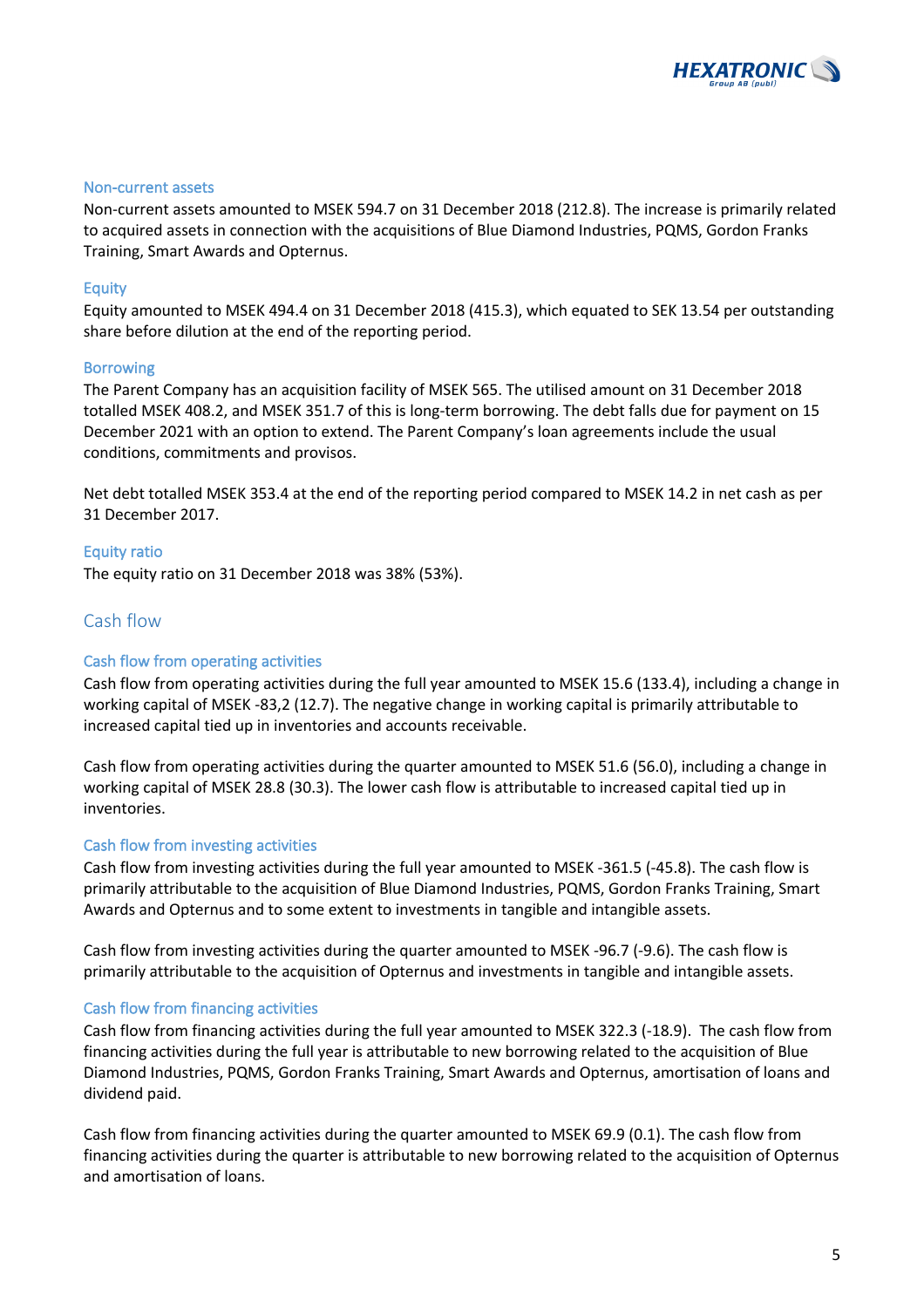

### Dividend policy

Any dividend is decided by the Annual General Meeting, following a recommendation by the Board of Directors. The Group is currently in an expansive phase of development, and in the next few years the focus will be on re-investing profits back into the business.

The Board will propose to the AGM a dividend of SEK 0.40 (0.40) per share for the 2018 financial year.

### The Group's financial goals up until 31 December 2018

### Profitability

An EBITDA margin (EBITDA as a percentage of net sales) of at least 10% on a rolling 12-month basis. The EBITDA margin on a rolling 12-month basis on 31 December 2018 was 8.7% (11.6%).

### Growth

The Group shall grow more than its market organically. The Group strives for an average annual growth of at least 20%. The growth will be both organic and acquisition-driven. Growth on a rolling 12-month basis was 23% (26%).

### Financial stability

The Group shall have an equity ratio of at least 30%. The equity ratio was 38% at the end of the reporting period.

In acquisitions, the equity ratio may fall below 30% for a period of less than 12 months. This may occur when the Board deems that the profitability and cash flow from acquired companies will cause a swift improvement in the equity ratio.

### New Group financial goals from 1 January 2019

In light of the transition to the new reporting standard, IFRS 16 Leases, the Board of Directors has adopted new financial goals to apply from 1 January 2019.

### **Profitability**

The EBITA margin (Earnings before interest, taxes, and amortisation) should be at least 9% on a rolling 12 month basis. The EBITA margin for year 2018 was 7.2%.

### Growth

The Group shall grow more than its market organically. Annual growth of at least 20%. The growth will be both organic and acquisition-driven.

### Segments

Hexatronic Group AB (publ) is an engineering group specialising in fibre communications. The Group delivers products and solutions for optical fibre networks and supplies a complete range of passive infrastructure for telecom companies, including related training. Hexatronic Group AB (publ) comprises the operating segment fibre optic communication solutions.

### Customers

The Group's customers are telecom operators, network owners, telecom companies, installers and system houses, and a part of the Group's products are distributed via wholesalers.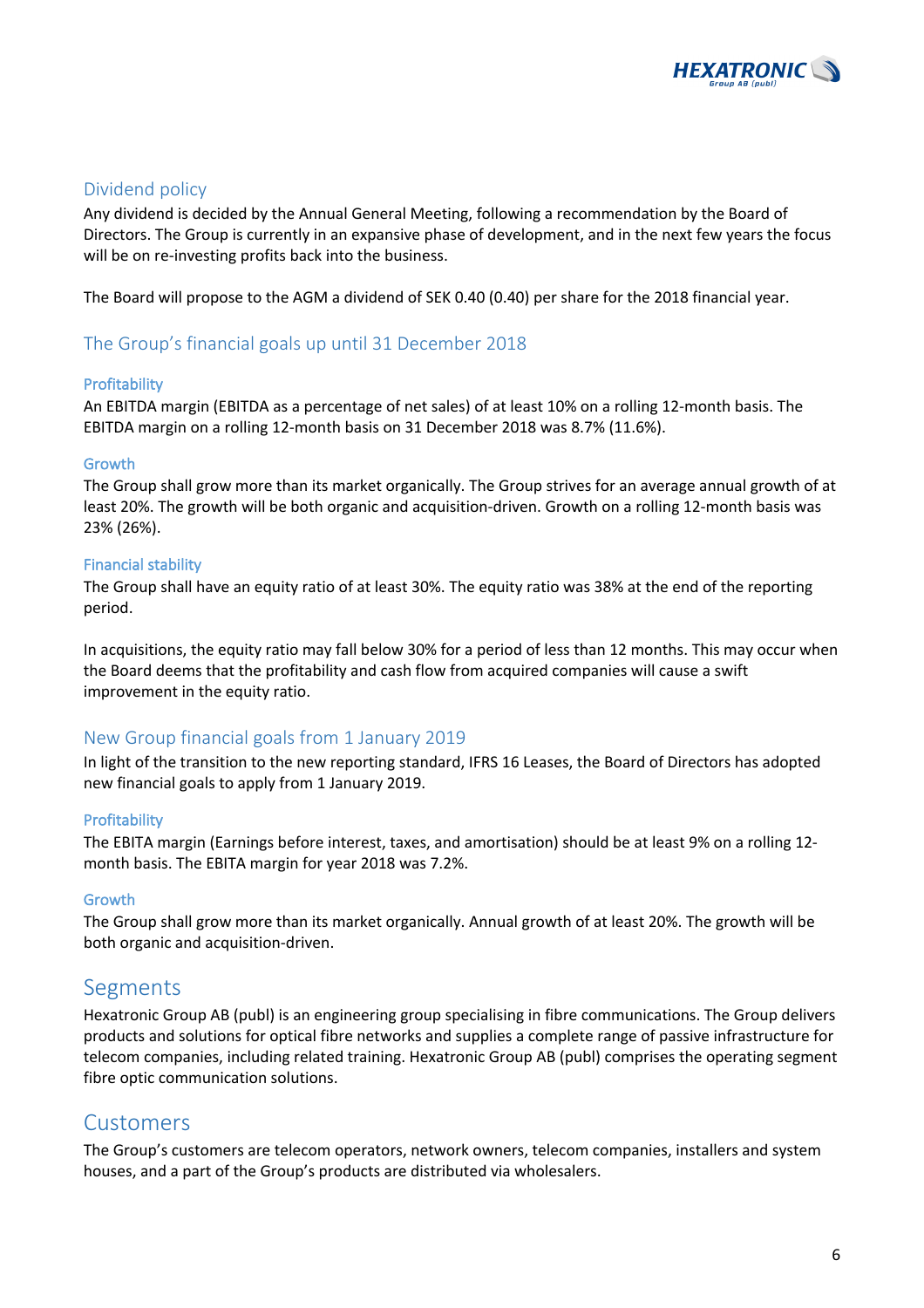

# Employees

There were 564 (384) employees in the Group on 31 December 2018. The increase in employees compared to the same time last year is primarily due to the acquisition of Blue Diamond Industries, PQMS, Gordon Franks Training and Opternus.

# Parent Company

The Parent Company's main business consists of performing Group-wide services. Revenue for the full year January-December amounted to MSEK 27.2 (22.2) and the result for the period was MSEK -4.6 (8.8).

The Parent Company's financial assets amounted to MSEK 630.2 at the end of the period (compared to MSEK 221.8 at the beginning of the year). The increase is related to the value of shares in the acquired companies Blue Diamond Industries, PQMS, Gordon Franks Training, Smart Awards and Opternus. The value of shares in ICT Education and Iftac has been written-down by MSEK 15.5 during the full year.

# Transactions with related parties

The Group rents premises from Fastighets AB Balder, in which the Group's board member Erik Selin has a significant influence. The rental contract has been entered under normal commercial conditions. The rent for the premises amounts to MSEK 4.6 annually.

# Significant risks and uncertainties

Like all business activities, Hexatronic's operation is associated with risks of various kinds. Continually identifying and assessing risks is a natural and integral part of the operation, enabling risks to be controlled, limited and managed proactively.

The Group's ability to map and prevent risks minimises the likelihood of unpredictable events having an adverse impact on the business. The aim of risk management is not necessarily to eliminate the risk, but rather to safeguard set business goals with a balanced risk portfolio. Mapping, planning and management of identifiable risks supports the management in making strategic decisions. Risk assessment also aims to increase the entire organisation's risk awareness.

Several risk areas have been identified in Hexatronic's risk management process. Hexatronic has divided identified risks into operational and environmental risks, market risks and financial risks.

A more detailed description of the Group's risks and risk management is provided in the Hexatronic Group Annual Report for 2016/17 on page 32-35.

# Patent dispute

In June 2018 Emtelle UK Ltd. filed a lawsuit in England against Hexatronic UK Ltd., Hexatronic Cables & Interconnect Systems AB and Hexatronic Group AB., for infringement in two British patents related to airblown fiber. Hexatronic has contested the claim.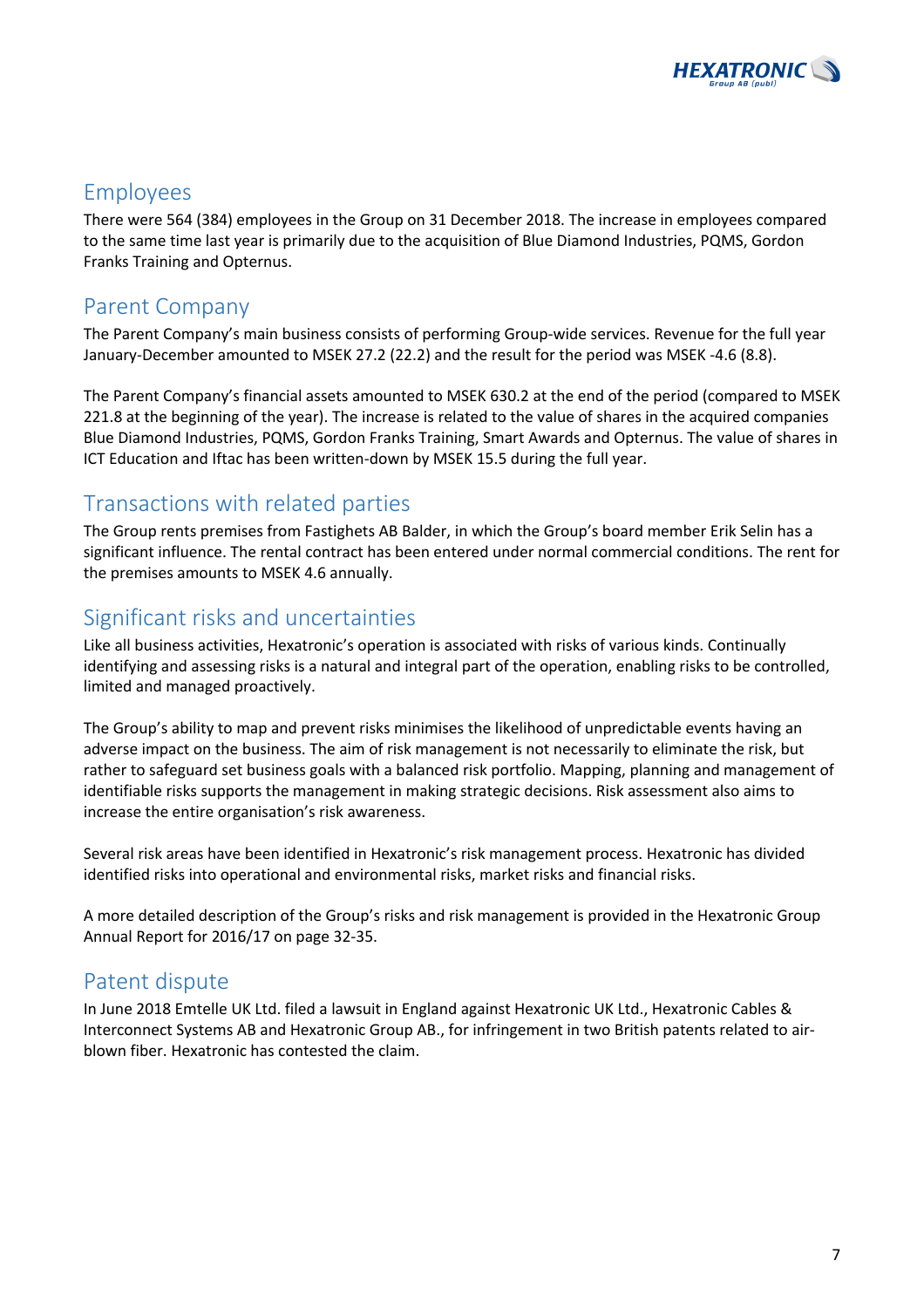

# The Group – Hexatronic Group AB (publ)



The Group offers a broad product range designed for fibre optic communication solutions for telecom companies, operators and network owners. It develops, designs, manufactures and sells its own products and system solutions in combination with products from leading partners around the world. The Group conducts its own business through established companies in Sweden, Norway, the UK, Germany, China, USA and New Zealand.

The Group's growth strategy is to grow organically by continuously developing its product range and introducing more added value services such as servicing, aftermarket sales, support and training.

The Group has an explicit acquisition and growth strategy.

# The market

Broadband expansion is in full swing all around the world. Some nations have come a long way, while several major countries have barely begun.

At EU level, and in many individual countries, there are digitalisation goals that include a certain bandwidth per household at a point in time. "The Digital Agenda for Europe" stipulates the goals up to 2025. The global economy is changing quickly, and it is important to the competitiveness of individual countries and the whole of the EU that the goals are accomplished.

There is still high activity on the global FTTH market worldwide, and especially on our focus markets of the Nordics, Central Europe and North America. In an FTTH Council Europe report presented in February 2018, relating to the percentile coverage of FTTH/FTTB by country, small countries such as the United Arab Emirates, Singapore and South Korea are at the top of the rankings for the percentage of fiber households. In Europe, Latvia is in the lead with 50.6% followed by Sweden with 43.4% and lagging far behind are major nations like Germany and Italy with just 2.3% each, while the UK has under 1%.

In terms of size, the North American market is comparable to Europe, and expansion there is expected to be strong in the next few years. During 2017, the number of 'homes passed' increased by 20% to 50 million households in total, which indicates that the market is active.

On the Swedish market, it is primarily connection in rural areas that is yet to be completed. Since the material requirement for rural connection is about 2.6 times higher for duct and cable than in built-up areas, this means that the number of connections is falling, the need for materials is not decreasing at the same rate.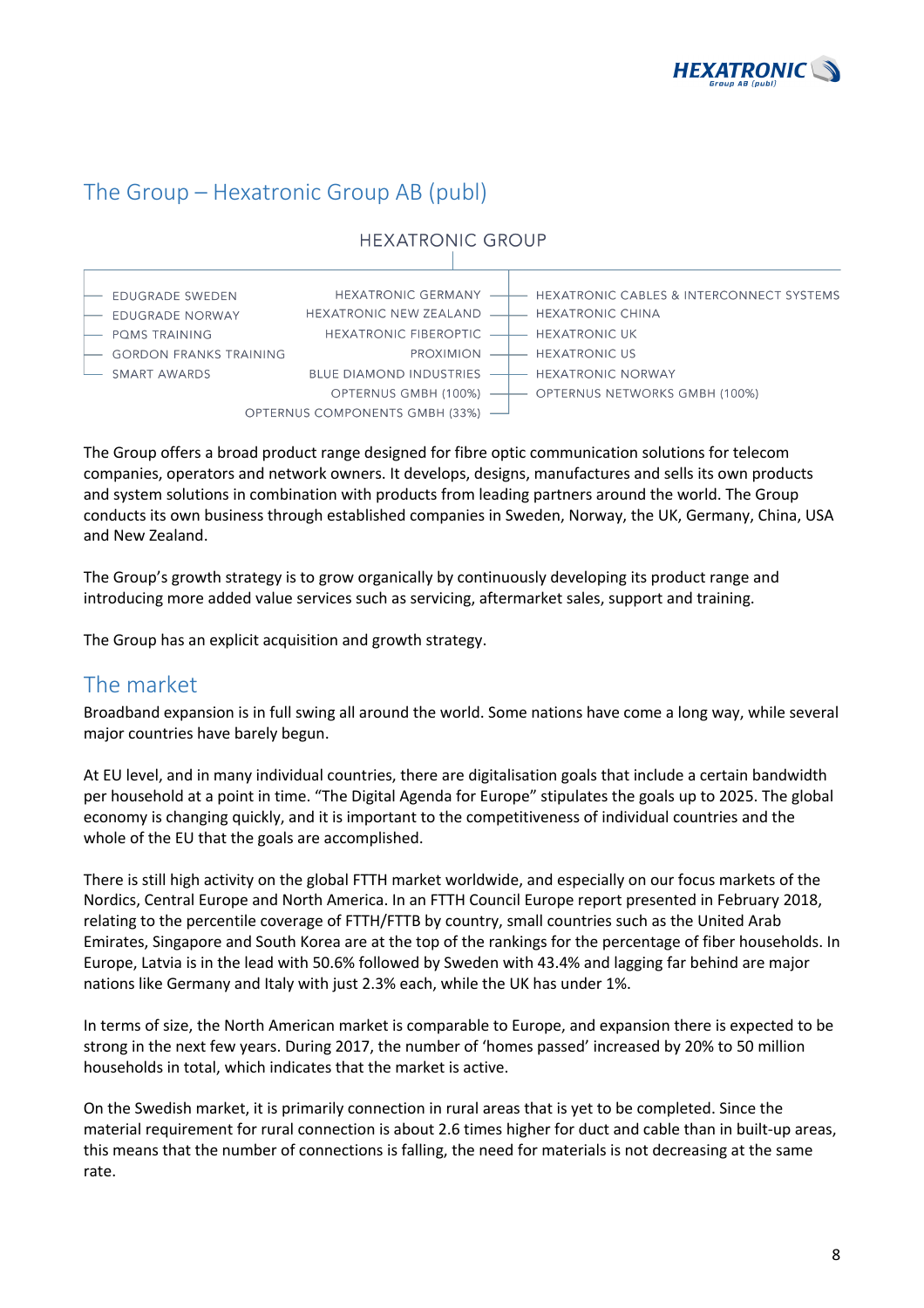

5G is imminent – a technological shift that is required to provide sufficient support for new services and connected products that need higher transfer speeds in the networks, such as driverless vehicles. Video currently comprises around 50% of all traffic, and this is expected to rise to 75% by 2023. The transition to 5G entails a dramatic condensation of senders/receivers, which has an effect on the fiber networks as these are largely connected to fiber, and the need for fiber will increase.

The development of 5G is in its infancy and is expected to gather real momentum in two to three years' time. The number of mobile users is expected to increase from around 8 billion to around 9 billion by 2023, according to the Ericsson Mobility Report.

The development of Internet of Things (IoT) and smart cities has only just begun, and the market is expected to grow dramatically in the years to come. Creative ideas and solutions are emerging, and new needs are arising. The opportunities and potential applications are virtually endless.

The segments expected to grow the most in IoT are the 'short range' ones, i.e. products with a wireless range of up to 100 m, often with a connection to WiFi, Bluetooth and Zigbee. The number of IoT products is expected to grow by about 20% a year up to 2023, which would then result in 20 billion connected devices worldwide – a clear indication of the dramatic growth that's anticipated in this segment.

# Outlook

The Group will continue to work with large customers and major projects, where the Group's added value as a competent systems and product supplier constitutes a competitive edge. The Group's principal offering is systems and products for broadband communication, primarily for fibre optic networks.

The Group has an active acquisition and growth strategy whereby attractive candidate – i.e., those that can complement Hexatronic either in terms of market or products – are continuously being evaluated. The Group does not prioritise acquisitions in which cost synergies need to be harnessed to achieve a good return on the acquisition investment.

The Group does not publish forecasts.

### The Hexatronic share

The company's share is listed in the Mid cap segment on Nasdaq Stockholm.

The company's share is listed under the ticker **HTRO**. On the balance sheet date, the share capital in Hexatronic Group AB (publ) amounted to SEK 1,825,590.95, distributed among a total of 36,511,825 shares, before dilution from existing employee stock option programmes.

At the Annual General Meeting (AGM) on 19 April 2018, it was decided to authorise the Board to acquire and transfer personally held shares in line with the Board's decision, and to decide on the new issue of shares and/or warrants and/or convertibles equating to no more than 10% of the registered share capital. The AGM decided to pay a dividend of SEK 0.40 per share, which was paid on 26 April 2018.

The fair value on the issued options, in all employee stock option programs, has been calculated according to the Black & Scholes model. Each option entitles the holder to buy one share.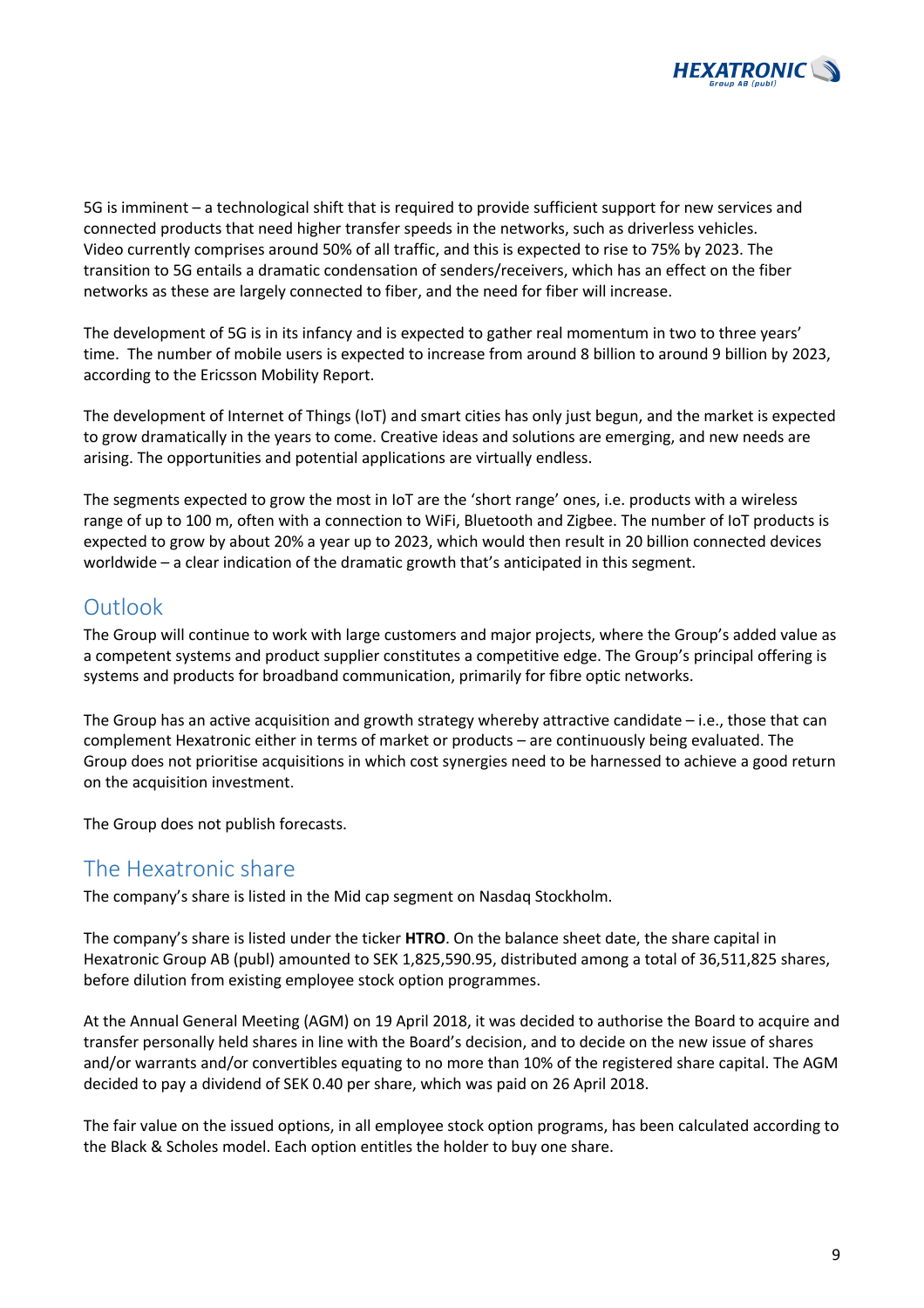

Employee stock option programmes active at the time of this report's publication are:

- In 2016/17 an employee stock option programme was approved with 700,000 options available to the company's personnel; 346,500 of these options were subscribed at an issue price of SEK 51.65, with a redemption window of 15 January – 15 February 2020.
- In 2018 an employee stock option programme was approved with 1,000,000 options available to the company's personnel; 603,000 of these options were subscribed at an issue price of SEK 82.20, with a redemption window of 15 May – 15 June 2021.



# Share price development in the past 12 months (SEK)

The company's market value at the end of the period was MSEK 1,705.

The number of shareholders at period end, 7,854, is based on data from Euroclear. The shareholder structure of Hexatronic Group AB (publ) on 31 December 2018 is shown in the table below.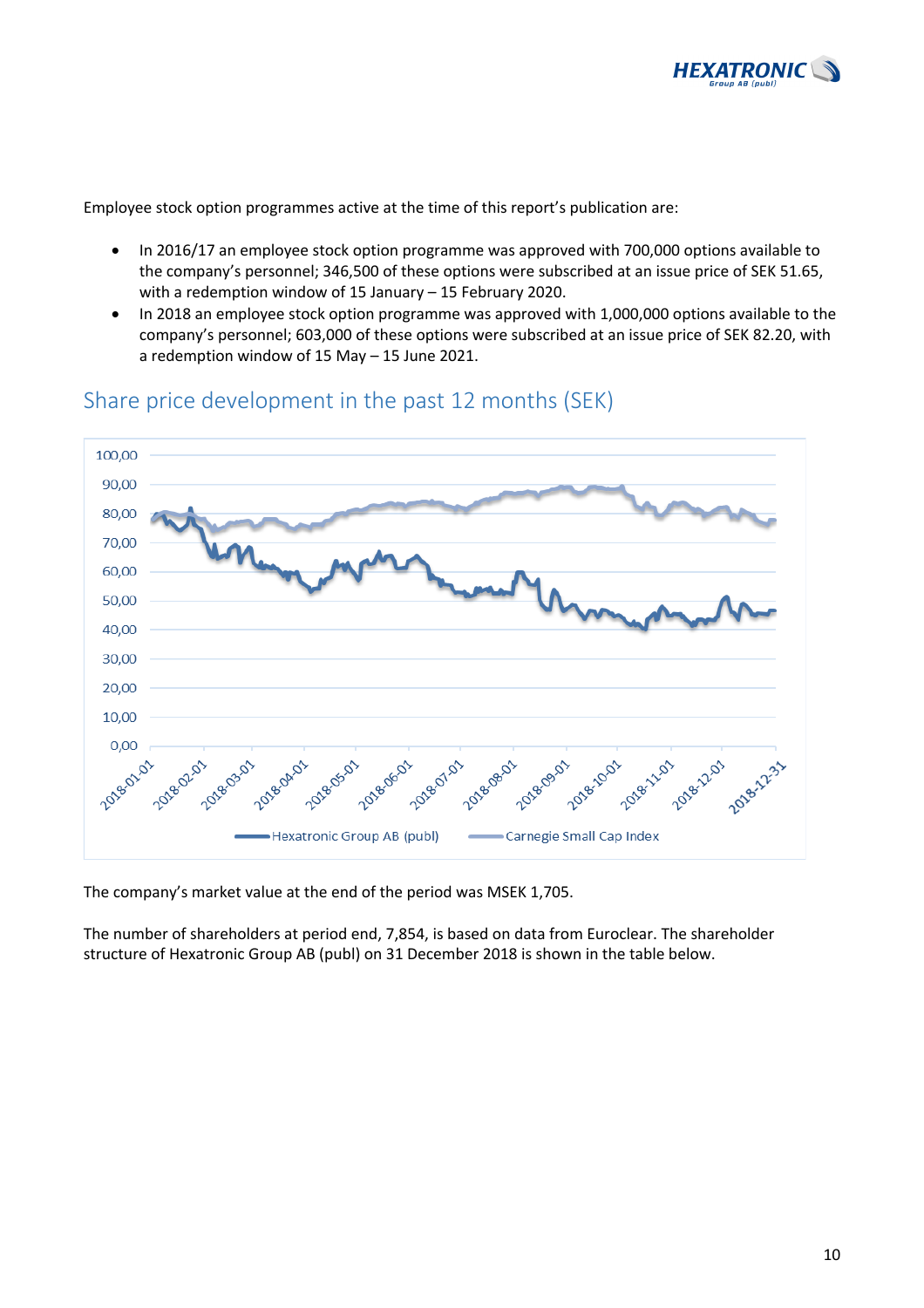

| <b>Shareholder</b>                        | <b>No. of shares</b> | Capital & votes % |
|-------------------------------------------|----------------------|-------------------|
| <b>Accendo Capital</b>                    | 4 658 447            | 12,8%             |
| Handelsbanken Funds                       | 3 187 176            | 8,7%              |
| Jonas Nordlund, privately and corporately | 2989841              | 8,2%              |
| Martin Åberg and Erik Selin via Chirp AB  | 1785872              | 4,9%              |
| Fondita Nordic Micro Cap                  | 1763000              | 4,8%              |
| Swedbank Robur, West Fund                 | 1 342 039            | 3,7%              |
| Nordea Funds                              | 1 272 355            | 3,5%              |
| Avanza Pension - Insurance Company        | 1 156 296            | 3,2%              |
| Göran Nordlund, privately and corporately | 1083954              | 3,0%              |
| <b>Consensus Asset Management</b>         | 850888               | 2,3%              |
| Other shareholders                        | 16 421 957           | 45,0%             |
| <b>Total outstanding shares</b>           | 36 511 825           | 100,0%            |

# Other information

### Publication

This information comprises disclosures that Hexatronic Group AB (publ) must publish according to the EU Market Abuse Regulation and the Swedish Securities Market Act. The information was submitted for publication, under responsibility of the contact persons named below, on 22 February 2019 at 08:00 CET.

### Financial calendar

Interim Report January-March 2019: 3 May 2019 Interim Report April-June 2019: 16 August 2019 Interim Report July-September 2019: 6 November 2019 Year-End Report: 21 February 2020

### Annual General Meeting

The AGM will be held on 9 May 2019.

Please direct any questions to:

- Henrik Larsson Lyon, President and CEO, + 46 (0)70-650 34 00
- Lennart Sparud, CFO, + 46 (0)70-558 66 04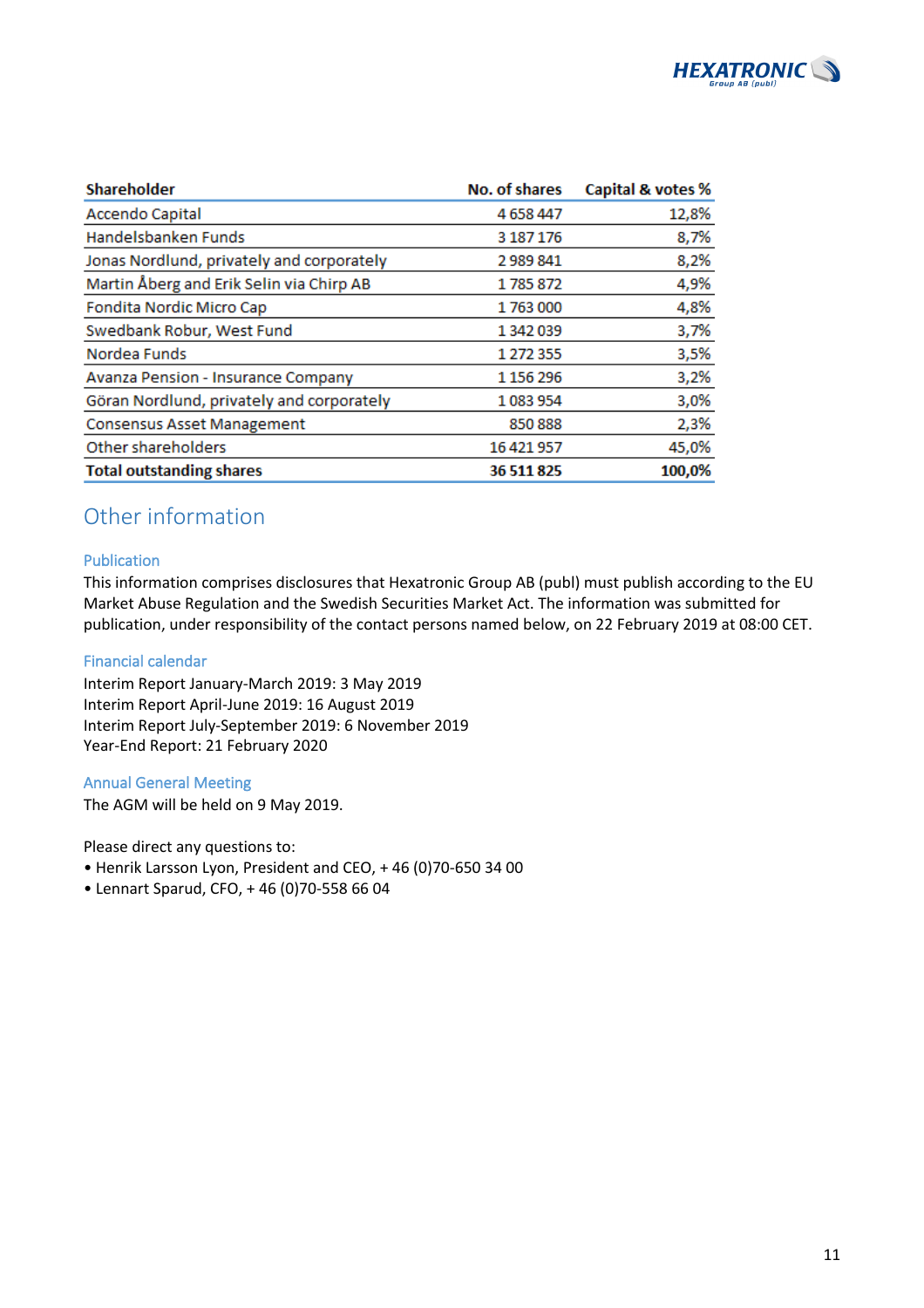

The Board of Directors and President hereby confirm that this interim report provides a true and fair overview of the business, financial position and results of the Parent Company and the Group and describes significant risks and uncertainty factors with which the Parent Company and the companies forming the Group are faced.

Gothenburg, 22 February 2019

Anders Persson Erik Selin Chairman Board member

Jaakko Kivinen Malin Frenning Board member Board member

Malin Persson **Malin Persson Lyon Henrik Larsson Lyon** 

Board member **Board member President and CEO** 

This interim report has been reviewed by the company's auditor.

*Hexatronic Group AB (publ) is a group that develops, markets and delivers products, components and system solutions with the main focus on the fiber optic market. Hexatronic offers a wide range of innovative system and product solutions mainly for passive fiber optic infrastructure with global trademarks like Ribbonet®, Micronet™, Drytech™, Lightmate®, FibreHub™, Matrix, Viper, Stingray and Wistom®. The Group has its headquarters in Gothenburg, Sweden and has sales offices and/or subsidiaries in Sweden, Norway, Finland, United Kingdom, Germany, China, New Zealand and the US. The*  Group is listed on Nasdaq Stockholm under the ticker HTRO. For more information, visit **www.hexatronicgroup.com.** 

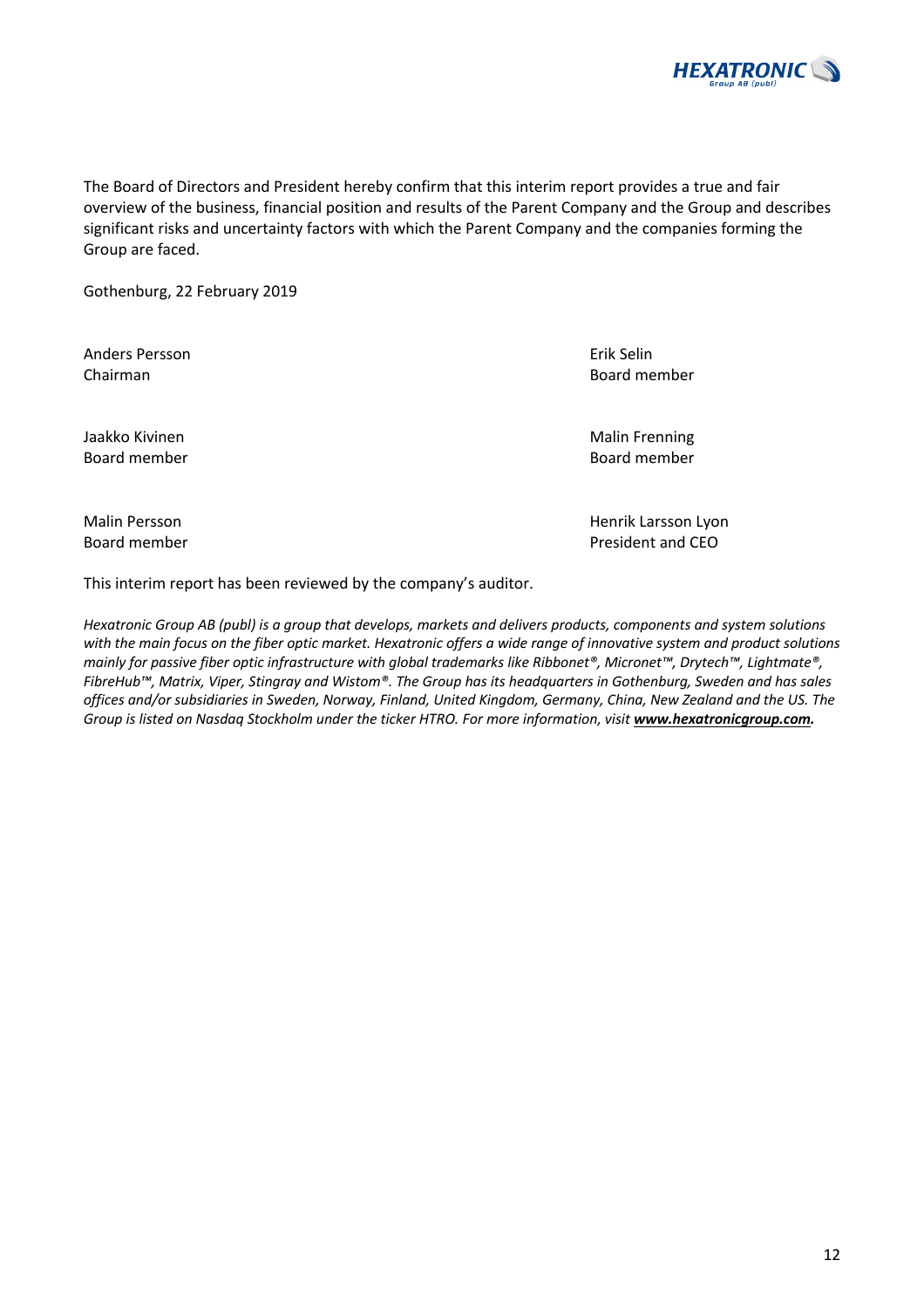

### **Consolidated income statement (SEK thousand) <b>According to Accord PowerFull year Consolidated income statement (SEK thousand) Quarter Quarter Consolidated income statement (SEK thousand)**

|                                                                            | 181001              | 171001             | 180101              | 170101               |
|----------------------------------------------------------------------------|---------------------|--------------------|---------------------|----------------------|
|                                                                            | 181231              | 171231             | 181231              | 171231               |
| Revenue                                                                    |                     |                    |                     |                      |
| Net sales                                                                  | 443,159             | 324,994            | 1,597,768           | 1,299,419            |
| Other operating income                                                     | 14,989              | 17,089             | 17,526              | 19,003               |
|                                                                            | 458,148             | 342,083            | 1,615,294           | 1,318,423            |
| Operating expenses                                                         |                     |                    |                     |                      |
| Raw materials and goods for resale                                         | $-264,517$          | $-181,222$         | $-906,639$          | $-728,476$           |
| Other external costs                                                       | $-73,306$           | $-52,123$          | $-259,596$          | $-176,801$           |
| Personnel costs                                                            | $-84,686$           | $-70,803$          | $-306,191$          | $-259,950$           |
| Other operating expenses                                                   | $-4,653$            | 0                  | $-4,653$            | $-2,191$             |
| Earnings before interest, taxes, depreciation and<br>amortisation (EBITDA) | 30,985              | 37,934             | 138,214             | 151,004              |
| Depreciation of tangible assets and amortisation of                        |                     |                    |                     |                      |
| intangible assets<br><b>Operating result</b>                               | $-13,624$<br>17,362 | $-7,486$<br>30,448 | $-45,669$<br>92,545 | $-28,704$<br>122,300 |
| <b>Result from financial items</b>                                         |                     |                    |                     |                      |
| <b>Financial income</b>                                                    | 2,219               | 152                | 194                 | 230                  |
|                                                                            | $-5,936$            |                    | $-10,988$           |                      |
| <b>Financial expenses</b>                                                  |                     | $-2,568$           |                     | $-6,399$             |
| <b>Result after financial items</b>                                        | 13,645              | 28,033             | 81,751              | 116,130              |
| Income taxes                                                               | $-7,310$            | $-4,346$           | $-22,472$           | $-25,699$            |
| Net result for the period                                                  | 6,335               | 23,686             | 59,279              | 90,432               |
| <b>Attributable to:</b>                                                    |                     |                    |                     |                      |
| Parent Company shareholders                                                | 6,335               | 23,686             | 59,279              | 90,432               |
| <b>Earnings per share</b>                                                  |                     |                    |                     |                      |
| Earnings per share before dilution (SEK)                                   | 0.17                | 0.65               | 1.63                | 2.50                 |
| Earnings per share after dilution (SEK)                                    | 0.17                | 0.62               | 1.62                | 2.38                 |
| Consolidated statement of comprehensive income                             | Quarter             | Quarter            | <b>Full year</b>    | <b>Full year</b>     |
|                                                                            | 181001              | 171001             | 180101              | 170101               |
|                                                                            | 181231              | 171231             | 181231              | 171231               |
| Result for the period                                                      | 6,335               | 23,686             | 59,279              | 90,432               |
| Items which can later be recovered in the income statement                 |                     |                    |                     |                      |
| <b>Translation differences</b>                                             | 826                 | 22                 | 11,542              | $-2,687$             |
| Cash flow hedge                                                            | $\mathbf{0}$        | $-3,077$           | 3,077               | $-3,077$             |
| Other comprehensive income for the period                                  | 826                 | $-3,055$           | 14,619              | $-5,765$             |
| Comprehensive income for the period                                        | 7,160               | 20,631             | 73,898              | 84,667               |
| <b>Attributable to:</b>                                                    |                     |                    |                     |                      |
| Parent Company shareholders                                                | 7,160               | 20,631             | 73,898              | 84,667               |
|                                                                            |                     |                    |                     |                      |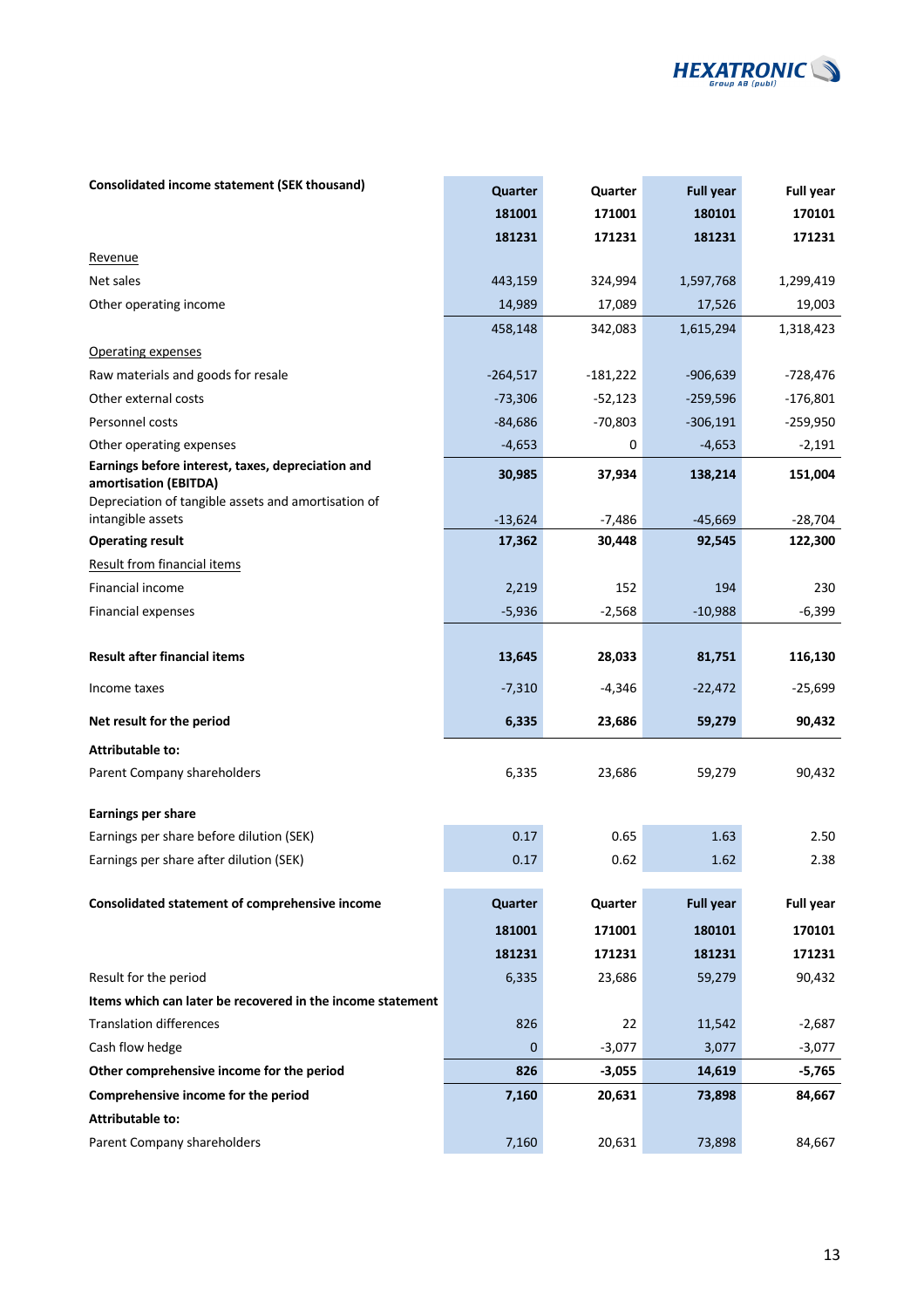

| <b>Consolidated balance sheet (SEK thousand)</b> |            |            |
|--------------------------------------------------|------------|------------|
|                                                  | 2018-12-31 | 2017-12-31 |
| <b>Assets</b>                                    |            |            |
| Non-current assets                               |            |            |
| Intangible assets                                | 454,517    | 118,585    |
| Tangible assets                                  | 139,197    | 93,933     |
| <b>Financial assets</b>                          | 1,015      | 312        |
| <b>Total non-current assets</b>                  | 594,729    | 212,830    |
| <b>Current assets</b>                            |            |            |
| Inventories                                      | 334,282    | 236,925    |
| Current receivables                              |            |            |
| Accounts receivable                              | 261,774    | 204,062    |
| Current tax receivables                          | 1,594      | $\Omega$   |
| Other receivables                                | 2,553      | 1,649      |
| Prepaid expenses and accrued income              | 23,582     | 13,394     |
| <b>Total current receivables</b>                 | 289,502    | 219,104    |
| Liquid assets                                    | 84,621     | 108,239    |
| <b>Total current assets</b>                      | 708,405    | 564,268    |
| <b>Total assets</b>                              | 1,303,134  | 777,098    |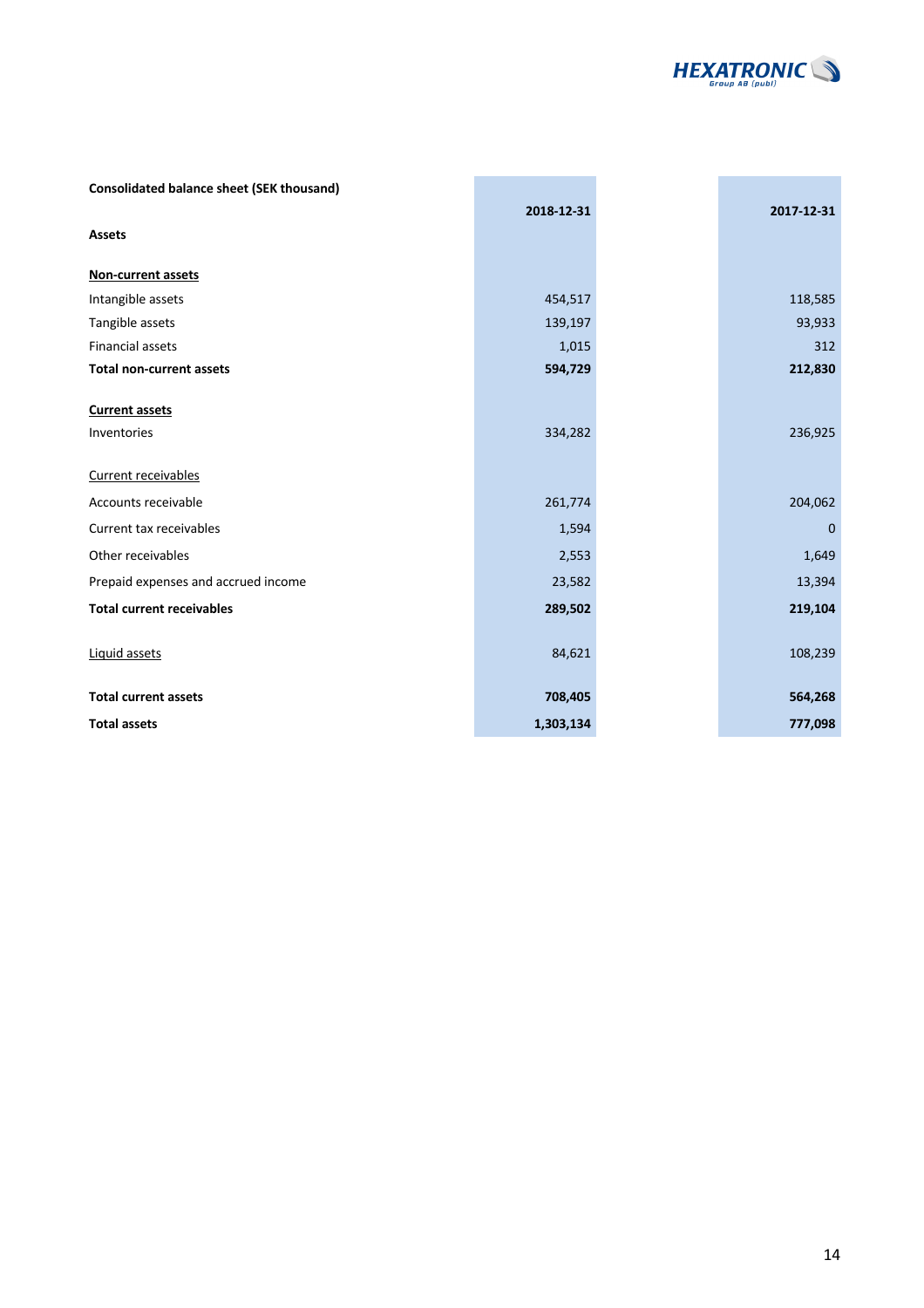

÷

i<br>L

| <b>Consolidated balance sheet (SEK thousand)</b>                         |            |            |
|--------------------------------------------------------------------------|------------|------------|
|                                                                          | 2018-12-31 | 2017-12-31 |
| <b>Equity</b>                                                            |            |            |
| Equity attributable to Parent Company shareholders                       |            |            |
| Share capital                                                            | 1,826      | 1,809      |
| Other contributed capital                                                | 205,787    | 186,077    |
| Reserves                                                                 | 5,905      | $-8,714$   |
| Result brought forward, including comprehensive<br>Income for the period | 280,897    | 236,087    |
| <b>Equity</b>                                                            | 494,415    | 415,259    |
| Non-current liabilities                                                  |            |            |
| Liabilities to credit institutions                                       | 351,741    | 70,530     |
| Deferred tax                                                             | 62,630     | 35,372     |
| <b>Total non-current liabilities</b>                                     | 414,372    | 105,903    |
| <b>Current liabilities</b>                                               |            |            |
| Liabilities to credit institutions                                       | 56,457     | 23,510     |
| <b>Overdraft facilities</b>                                              | 29,863     | $\Omega$   |
| Accounts payable                                                         | 173,772    | 140,886    |
| Provisions                                                               | 3,000      | 3,000      |
| <b>Current tax liabilities</b>                                           | $\Omega$   | 11,779     |
| <b>Other liabilities</b>                                                 | 72,815     | 26,215     |
| Accrued expenses and deferred income                                     | 58,440     | 50,546     |
| <b>Total current liabilities</b>                                         | 394,347    | 255,936    |
| Total equity, provisions and liabilities                                 | 1,303,134  | 777,098    |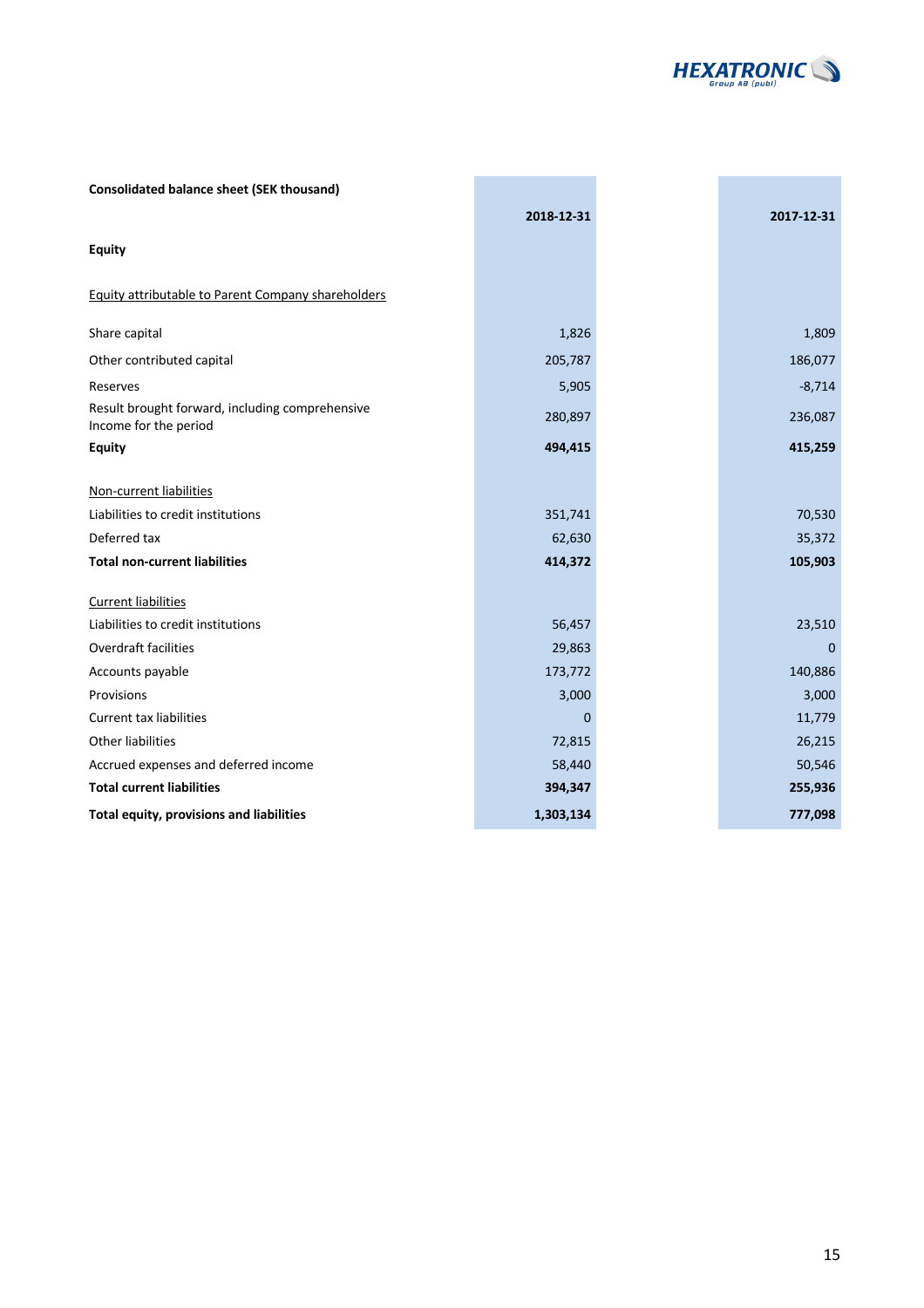

| Consolidated statement of changes in equity<br>(SEK thousand)                        | <b>Share capital</b>             | Other capital<br>contributions | <b>Reserves</b> | Result<br>brought<br>forward,<br>including<br>result for the<br>period | <b>Total equity</b> |
|--------------------------------------------------------------------------------------|----------------------------------|--------------------------------|-----------------|------------------------------------------------------------------------|---------------------|
| Balance brought forward as of 1 January 2017                                         | 1,807                            | 182,924                        | $-158$          | 145,774                                                                | 330,347             |
| Result for the period                                                                | $\mathbf 0$                      | 0                              | $-2,792$        | 90,432                                                                 | 87,640              |
| Other comprehensive income                                                           | $\mathbf 0$                      | 0                              | $-5,765$        | $-118$                                                                 | $-5,883$            |
| <b>Total comprehensive income</b>                                                    | $\bf{0}$                         | 0                              | $-8,556$        | 90,313                                                                 | 81,757              |
| New share issue relating to business acquisitions<br>Employee stock option programme | $\overline{2}$<br>$\overline{0}$ | 1,627<br>1,526                 | 0<br>0          | 0<br>0                                                                 | 1,629<br>1,526      |
| Total transactions with shareholders, reported<br>directly in equity                 | $\overline{\mathbf{2}}$          | 3,153                          | 0               | 0                                                                      | 3,155               |
| <b>Balance carried forward as of 31 December</b><br>2017*                            | 1,809                            | 186,077                        | $-8,714$        | 236,087                                                                | 415,259             |
| Balance brought forward as of 1 January 2018                                         | 1,809                            | 186,077                        | $-8,714$        | 236,087                                                                | 415,259             |
| Result for the period                                                                | 0                                | 0                              | 0               | 59,279                                                                 | 59,279              |
| Other comprehensive income                                                           | $\overline{0}$                   | 0                              | 14,619          | 0                                                                      | 14,619              |
| <b>Total comprehensive income</b>                                                    | $\mathbf{0}$                     | $\mathbf 0$                    | 14,619          | 59,279                                                                 | 73,897              |
| New share issue relating to business acquisitions                                    | 17                               | 17,436                         | 0               | 0                                                                      | 17,453              |
| Employee stock option programme                                                      | $\mathbf 0$                      | 2,274                          | 0               | 0                                                                      | 2,274               |
| Dividends paid                                                                       | $\overline{0}$                   | 0                              | 0               | $-14,469$                                                              | $-14,469$           |
| Total transactions with shareholders, reported<br>directly in equity                 | 17                               | 19,710                         | 0               | $-14,469$                                                              | 5,258               |
| Balance carried forward as of 31 December 2018                                       | 1,826                            | 205,787                        | 5,905           | 280,897                                                                | 494,415             |

\* Other capital contributions have been decreased and result brought forward including result for the period has been increased by MSEK 4.751, compared to the last annual report regarding incorrect accounting of adjustment within the item Equity.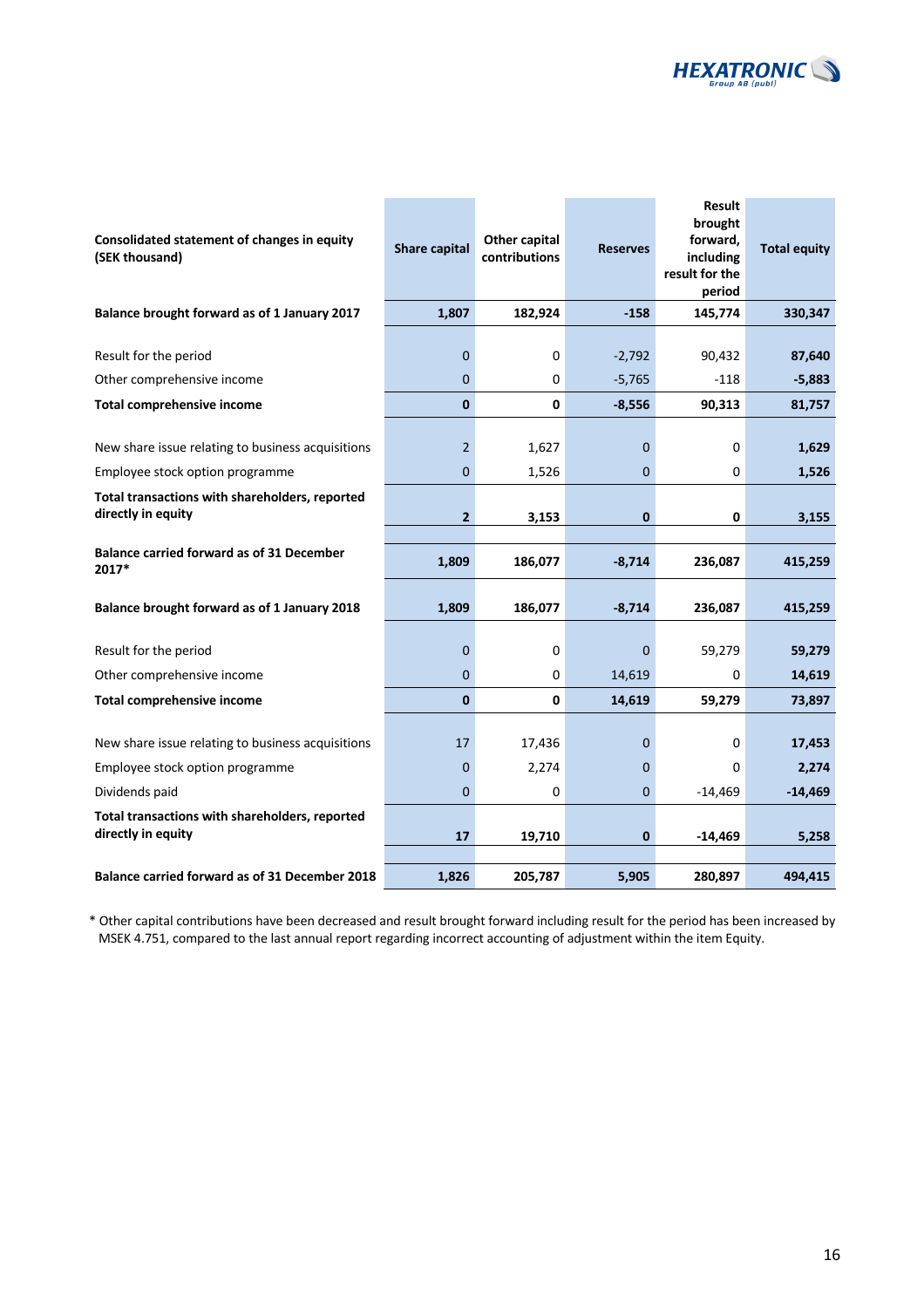

| Consolidated statement of cash flows (SEK thousand)                      | Quarter<br>181001 | Quarter<br>171001 | <b>Full year</b><br>180101 | <b>Full year</b><br>170101 |
|--------------------------------------------------------------------------|-------------------|-------------------|----------------------------|----------------------------|
|                                                                          | 181231            | 171231            | 181231                     | 171231                     |
| Operating result                                                         | 17,362            | 30,448            | 92,545                     | 122,300                    |
| Items not affecting cash flow                                            | 18,508            | 5,587             | 50,508                     | 16,534                     |
| Interest received                                                        | 101               | 152               | 194                        | 164                        |
| Interest paid                                                            | $-5,274$          | $-2,929$          | $-10,403$                  | $-2,025$                   |
| Income tax paid                                                          | $-7,875$          | $-7,477$          | $-34,094$                  | $-16,299$                  |
| Cash flow from operating activities before changes in<br>working capital | 22,822            | 25,780            | 98,749                     | 120,674                    |
| Increase $(-)/$ decrease $(+)$ in inventories                            | 12,103            | $-15,974$         | $-67,247$                  | $-29,931$                  |
| Increase (-)/decrease (+) in accounts receivable                         | 70,670            | 66,936            | 1,378                      | $-7,726$                   |
| Increase (-)/decrease (+) in operating receivables                       | $-2,815$          | 651               | $-4,627$                   | 8,369                      |
| Increase (+)/decrease (-) in accounts payable                            | $-36,584$         | $-6,206$          | 5,183                      | 35,613                     |
| Increase (+)/decrease (-) in operating liabilities                       | $-14,611$         | $-15,140$         | $-17,872$                  | 6,360                      |
| Cash flow from changes in working capital                                | 28,763            | 30,266            | $-83,186$                  | 12,684                     |
| Cash flow from operating activities                                      | 51,585            | 56,046            | 15,564                     | 133,358                    |
| <b>Investing activities</b>                                              |                   |                   |                            |                            |
| Acquisition of tangible and intangible assets                            | $-9,916$          | $-6,628$          | $-41,034$                  | $-33,087$                  |
| Acquisition of subsidiaries after deduction of acquired<br>liquid assets | $-86,794$         | $-2,991$          | $-320,478$                 | $-12,683$                  |
| Cash flow from investing activities                                      | $-96,710$         | $-9,619$          | $-361,512$                 | $-45,770$                  |
| <b>Financing activities</b>                                              |                   |                   |                            |                            |
| Borrowings                                                               | 87,105            | 0                 | 348,728                    | 0                          |
| Amortisation of loans                                                    | $-21,726$         | 0                 | $-43,446$                  | 0                          |
| Changes in overdraft facilities                                          | 4,557             | 0                 | 29,863                     | $-20,277$                  |
| New share issues for the period                                          | 0                 | 101               | 1,654                      | 1,340                      |
| Dividends paid                                                           | $\mathbf 0$       | 0                 | $-14,469$                  | 0                          |
| Cash flow from financing activities                                      | 69,936            | 101               | 322,330                    | $-18,937$                  |
| Cash flow for the period                                                 | 24,811            | 46,528            | $-23,618$                  | 68,651                     |
| Liquid assets at the start of the period                                 | 59,810            | 61,710            | 108,239                    | 39,588                     |
| Liquid assets at the end of the period                                   | 84,621            | 108,239           | 84,621                     | 108,239                    |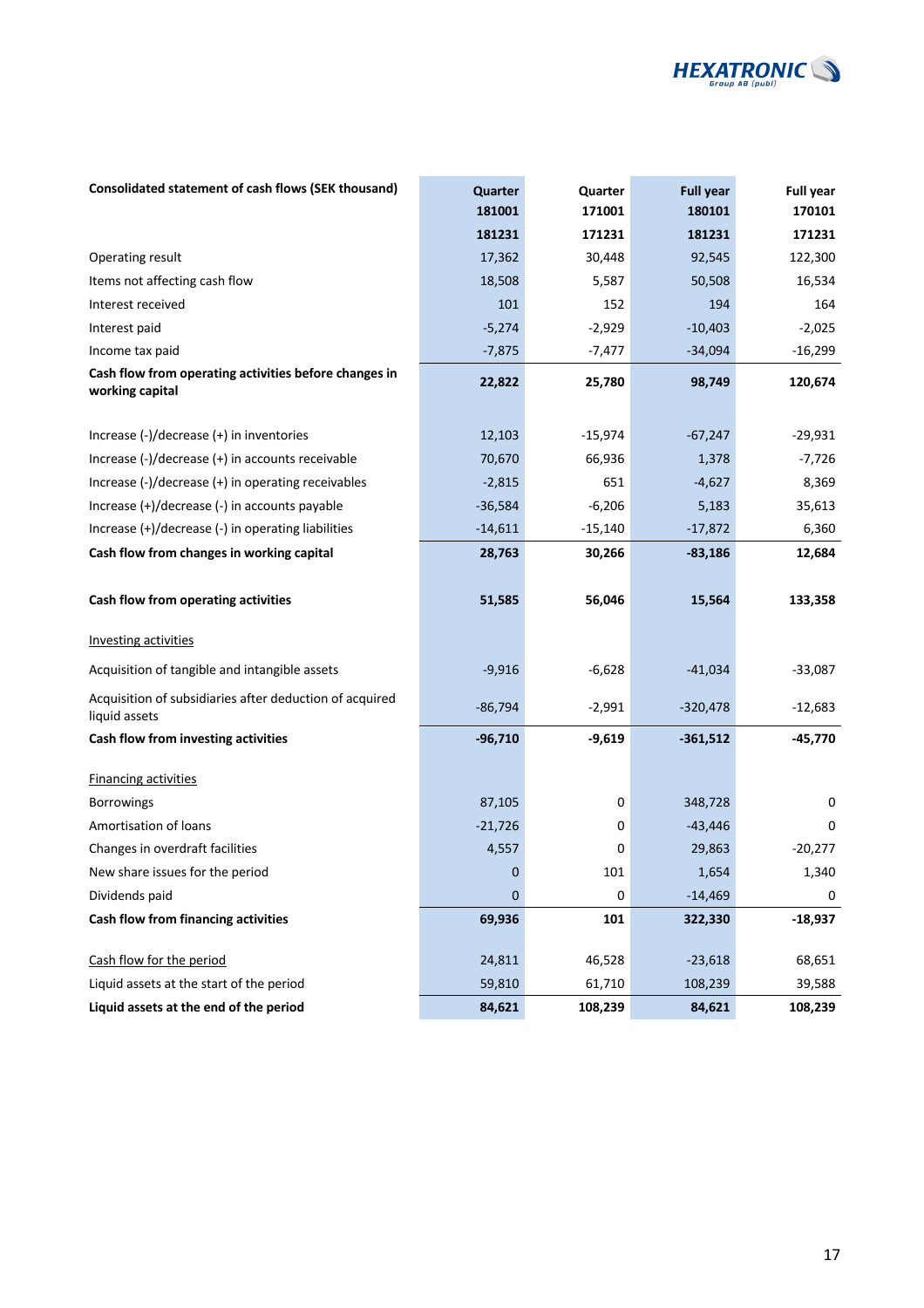

| Key metrics for the Group                      | Quarter    | Quarter    | <b>Full year</b> | Full year  |
|------------------------------------------------|------------|------------|------------------|------------|
|                                                | 181001     | 171001     | 180101           | 170101     |
|                                                | 181231     | 171231     | 181231           | 171231     |
|                                                |            |            |                  |            |
| Growth in net sales                            | 36%        | 7%         | 23%              | 26%        |
| <b>EBITDA</b> margin                           | 7.0%       | 11.7%      | 8.7%             | 11.6%      |
| EBITDA margin, 12 months rolling               | 8.7%       | 11.6%      | 8.7%             | 11.6%      |
| Operating margin                               | 3.9%       | 9.4%       | 5.8%             | 9.4%       |
| Equity ratio                                   | 37.9%      | 53.4%      | 37.9%            | 53.4%      |
| Earnings per share before dilution (SEK)       | 0.17       | 0.65       | 1.63             | 2.50       |
| Earnings per share after dilution (SEK)        | 0.17       | 0.62       | 1.62             | 2.38       |
| Net sales per employee (SEK thousand)          | 801        | 844        | 3,090            | 3,456      |
| Result per employee (SEK thousand)             | 11         | 62         | 115              | 241        |
| Quick ratio                                    | 0.9        | 1.3        | 0.9              | 1.3        |
| Average number of employees                    | 553        | 385        | 517              | 376        |
| Number of shares at period end before dilution | 36,511,825 | 36,171,677 | 36,511,825       | 36,171,677 |
| Average number of shares before dilution       | 36,438,900 | 36,171,677 | 36,278,940       | 36,148,508 |
| Average number of shares after dilution        | 36,836,200 | 37,965,697 | 36,676,240       | 37,942,528 |

For the definition of key metrics, see the Annual Report for 2016/17.

The key metrics presented are deemed essential to describing the Group's development as they both constitute the Group's financial objectives (growth in net sales, EBITDA margin, equity ratio) and are the key metrics by which the Group is governed. Several key metrics are considered relevant to investors, such as earnings per share and the number of shares. Other key metrics are presented in order to provide different perspectives on how the Group is developing and are therefore deemed to be of benefit to the reader.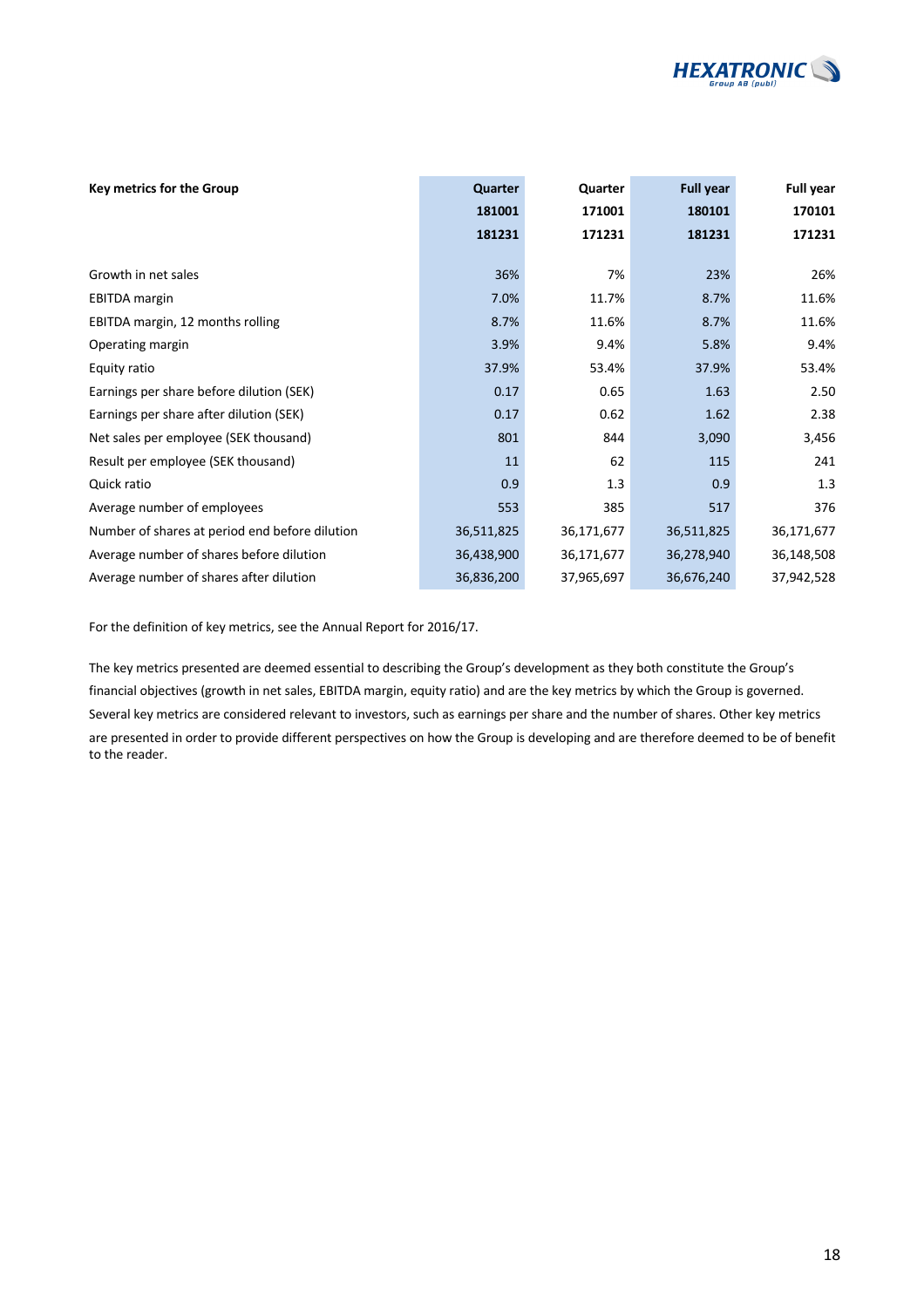

| Parent Company income statement (SEK thousand)                             | <b>Full year</b> | <b>Full year</b> |
|----------------------------------------------------------------------------|------------------|------------------|
|                                                                            | 180101           | 170101           |
|                                                                            | 181231           | 171231           |
| Revenue                                                                    |                  |                  |
| Net sales                                                                  | 27,242           | 22,245           |
|                                                                            | 27,242           | 22,245           |
|                                                                            |                  |                  |
| Operating expenses                                                         |                  |                  |
| Other external costs                                                       | $-28,163$        | $-14,476$        |
| Personnel costs                                                            | $-20,119$        | $-21,271$        |
| Earnings before interest, taxes, depreciation and<br>amortisation (EBITDA) | $-21,039$        | $-13,501$        |
| Depreciation of tangible assets                                            | $-215$           | $-225$           |
| <b>Operating result</b>                                                    | $-21,254$        | $-13,726$        |
| Result from financial items                                                |                  |                  |
| Interest income                                                            | 1,134            | 1,538            |
| Interest expenses                                                          | $-14,112$        | $-2,443$         |
|                                                                            |                  |                  |
| <b>Result after financial items</b>                                        | $-34,232$        | $-14,630$        |
| Appropriations                                                             | 29,550           | 25,510           |
| <b>Result before tax</b>                                                   | $-4,682$         | 10,880           |
| Tax on profit for the period                                               | 90               | $-2,088$         |
|                                                                            |                  |                  |
| Net result for the period                                                  | $-4,591$         | 8,792            |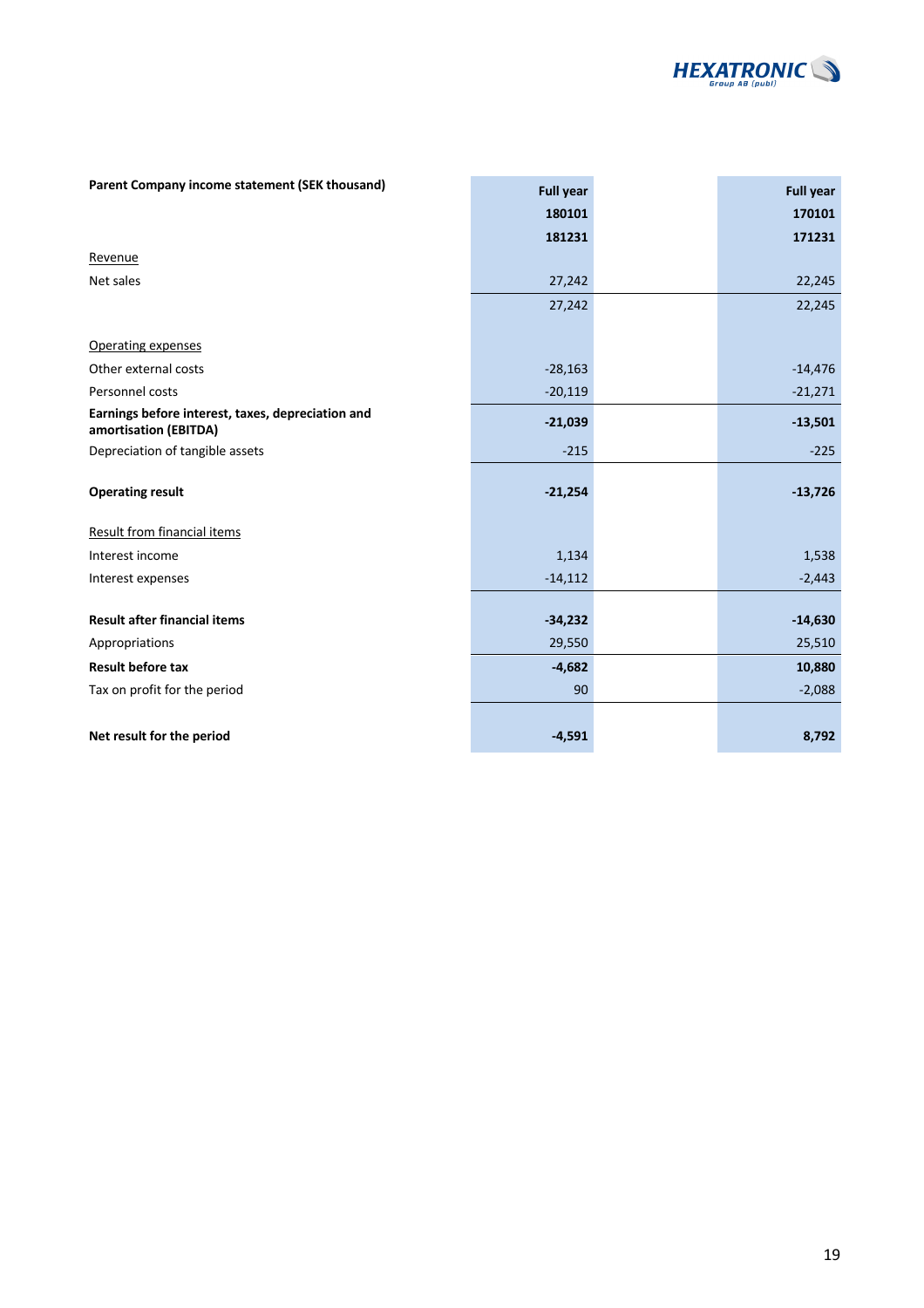

| Parent Company balance sheet (SEK thousand) |            |             |
|---------------------------------------------|------------|-------------|
|                                             | 2018-12-31 | 2017-12-31  |
| <b>Assets</b>                               |            |             |
| Tangible assets                             | 548        | 762         |
| Financial assets                            | 630,239    | 221,847     |
| <b>Total non-current assets</b>             | 630,786    | 222,609     |
| Current receivables                         |            |             |
| Receivables from Group companies            | 151,401    | 128,644     |
| Current tax receivables                     | 507        | $\mathbf 0$ |
| Other receivables                           | 3,324      | 2,871       |
| Prepaid expenses and accrued income         | 1,605      | 1,144       |
| <b>Total current receivables</b>            | 156,837    | 132,659     |
| Cash and bank balances                      | 0          | 51,348      |
| <b>Total current assets</b>                 | 156,837    | 184,007     |
| <b>Total assets</b>                         | 787,623    | 406,616     |
| <b>Equity, provisions and liabilities</b>   |            |             |
| Equity                                      | 192,922    | 193,480     |
| Untaxed reserves                            | 6,330      | 6,330       |
| Non-current liabilities                     |            |             |
| Liabilities to credit institutions          | 343,092    | 70,530      |
| <b>Total non-current liabilities</b>        | 343,092    | 70,530      |
| <b>Current liabilities</b>                  |            |             |
| Liabilities to credit institutions          | 56,457     | 23,510      |
| Overdraft facilities                        | 29,863     | 0           |
| Accounts payable                            | 6,504      | 2,488       |
| Liabilities to Group companies              | 98,914     | 101,166     |
| Current tax liabilities                     | 0          | 1,050       |
| Other liabilities                           | 49,104     | 1,839       |
| Accrued expenses and deferred income        | 4,437      | 6,222       |
| <b>Total current liabilities</b>            | 245,279    | 136,276     |
| Total equity, provisions and liabilities    | 787,623    | 406,616     |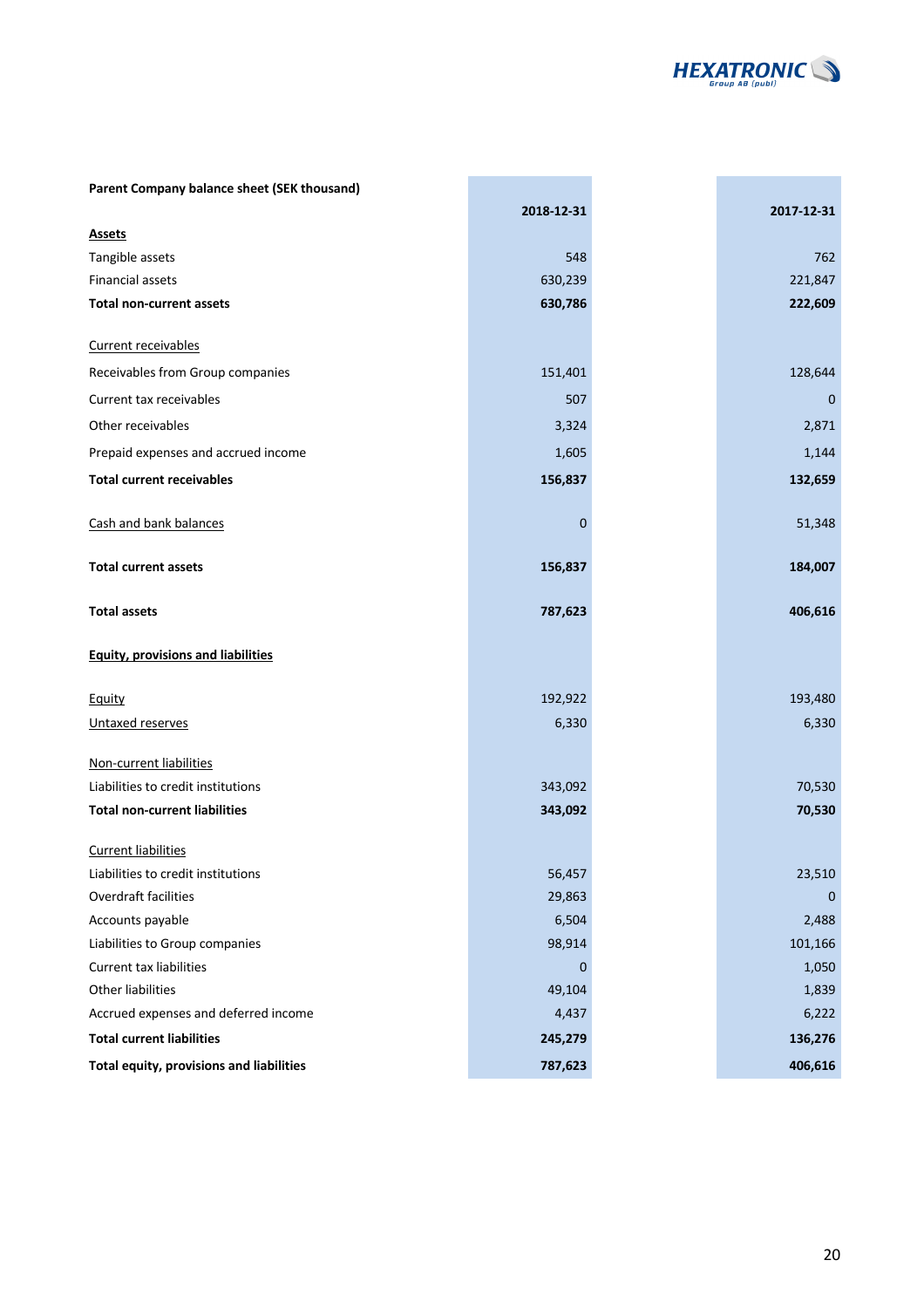

### **NOTES**

### Note 1 General information

Hexatronic Group AB (publ), with corporate identity number 556168-6360, is the Parent Company of the Hexatronic Group. Hexatronic Group AB (publ) is based in Gothenburg at the address Sofierogatan 3A, SE-412 51 Gothenburg, Sweden.

All amounts are in thousands of Swedish kronor (SEK thousand) unless otherwise stated. The figures in parentheses refer to the previous year.

### Note 2 Accounting policies

The consolidated financial statements for Hexatronic Group ("Hexatronic") have been prepared in accordance with International Financial Reporting Standards (IFRS) as adopted by the EU, RFR 1 Supplementary Accounting Rules for Groups and the Swedish Annual Accounts Act. This interim report has been prepared in accordance with IAS 34 Interim Reporting, the Swedish Annual Accounts Act and RFR 1 Supplementary Accounting Rules for Groups.

The Parent Company's financial statements have been prepared in accordance with the Swedish Annual Accounts Act and the Swedish Financial Reporting Board's recommendation RFR 2 Accounting for Legal Entities. The application of RFR 2 means that in its interim report for the legal entity, the Parent Company applies all IFRS and statements adopted by the EU as far as possible within the framework of the Swedish Annual Accounts Act and the Swedish Insurance Act and regarding the relationship between accounting and taxation.

For full accounting policies, see the Annual Report for 2016/17.

### **New standards applied from 1 January 2018**

IFRS 9 Financial Instruments and IFRS 15 Revenue from Contracts with Customers are applied from 1 January 2018.

IFRS 9 Financial Instruments replaces IAS 39 Financial Instruments: Recognition and Measurement. IFRS 9 presents a new model for classification and measurement of financial instruments, a forward-looking impairment model based on expected credit losses, and a reformed approach to hedge accounting. The new standard also entails a change in the character of the Group's disclosures relating to financial instruments. The Group has deemed that the standard does not entail any material effects on the consolidated financial statements, and the transition therefore involved no adjustment to the opening balance for 2018.

IFRS 15 establishes principles for reporting useful information to users of financial reports regarding the nature, amount, timing and uncertainty of revenue and cash flows arising from a contract with a customer.

Revenue in the Hexatronic Group's standard operation comprises the sale of goods and services. The Group's sales consist primarily of products, the sale of which is identified at a point in time. The sales that have been identified over time partly comprise training, the extent of which in relation to the Group's total net sales is deemed to involve insignificant amounts and is therefore reported at a point in time, and partly sales of submarine cables which are reported according to the percentage-of-completion method.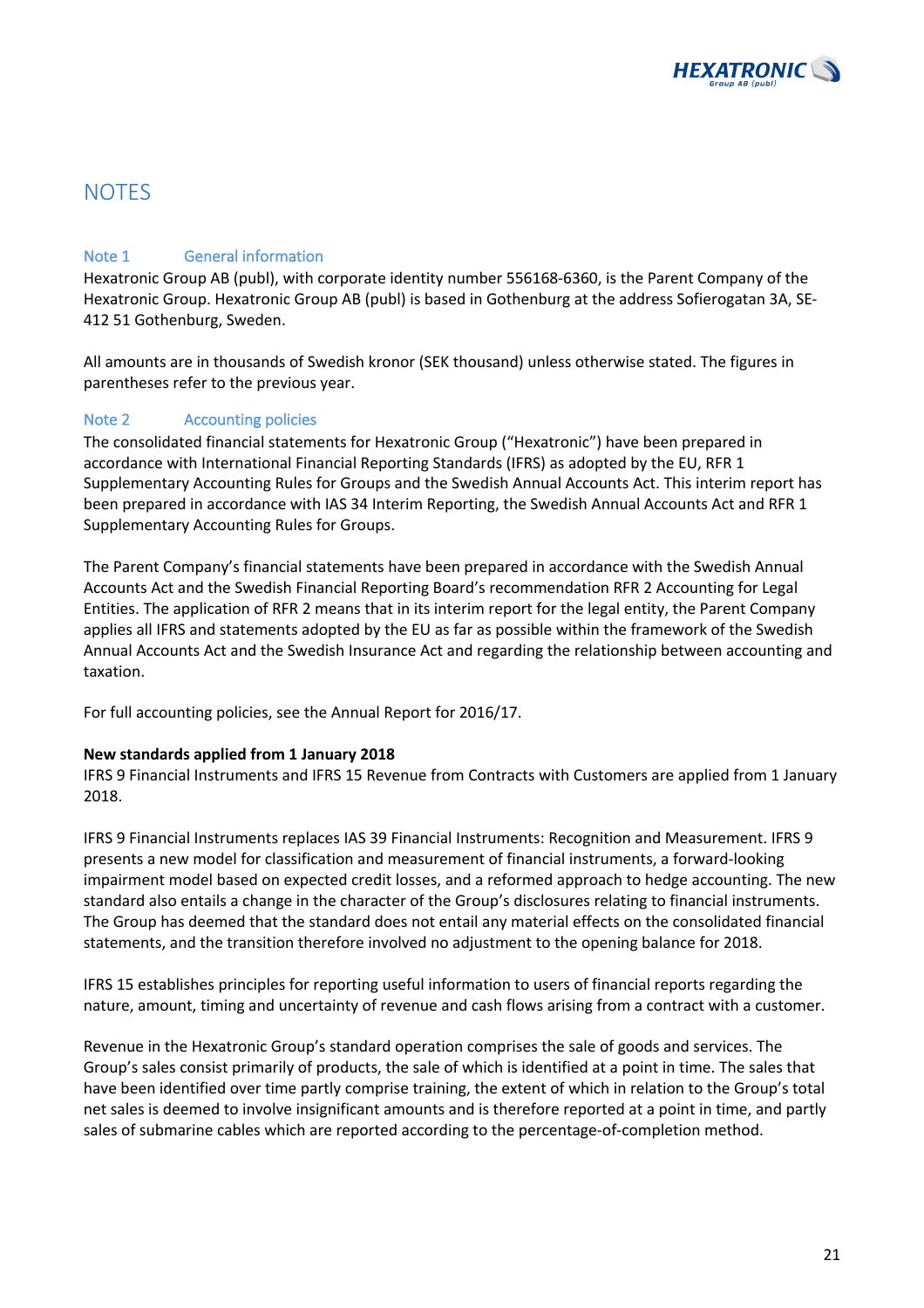

Hexatronic Group meets the requirements that IFRS 15 places on revenue recognition about the sale of goods. Since submarine cable contracts occur only to a limited extent, the new standard did not have a significant effect on the Group's accounting. Consequently, the opening balances for 2018 have not been recalculated.

### **Estimated effects from transition to IFRS 16 Leases**

Hexatronic has assessed the impact of the transition to the new standard IFRS 16 Leases effective 1 January 2019. Hexatronic´s initial estimate is that IFRS 16, during 2019, will have small positive impact on operating profit and a negative impact on profit after financial items. The estimated effects on the balance sheet are presented in the table below. The lease portfolio covers mainly operational office leases. Leases are reclassified to IFRS 16 to the amounts recognized immediately before the date of application of the new standard.

Hexatronic has assessed many contracts concerning premises being open-ended contracts. This requires the Hexatronic lessee to determine the contract period instead of considering the termination clause. The lessee then determines the length of the contract period based on factors such as the importance of building to the business, any planned or made leasehold investments and the market situation for premises. Consequently, these contracts have in many cases had the contract period extended.

Hexatronic has chosen to perform the transition in line with the Cumulative catch-up approach and has applied the expedient to not restate any comparative information. Right-of-use assets have been determined as an amount equal to the lease liabilities as identified at initial application. A marginal rate of interest equal to the parent company´s borrowing interest rate has been applied. Lease contracts shorter than 12 months or ending within 12 months at the date of application are considered short-term and hence not recognized as lease liability or right-of-use asset. Low value contracts, with a value as new below SEK 50 thousand, are also excluded from being recognized as lease liability or right-of-use asset.

|                                     | <b>Closing</b>           |                          |                  |                  |
|-------------------------------------|--------------------------|--------------------------|------------------|------------------|
|                                     | balance 31               |                          | <b>Estimated</b> |                  |
|                                     | <b>Dec 2018</b>          | <b>Estimated</b>         | adjustments      | <b>Estimated</b> |
|                                     | before                   | reclassifications        | due to           | adjusted         |
|                                     | transition to            | due to                   | transitions      | opening          |
|                                     | <b>IFRS 16</b>           | transition to            | to IFRS 16       | balance 1        |
| <b>MSEK</b>                         | <b>Leases</b>            | <b>IFRS 16 Leases</b>    | <b>Leases</b>    | <b>Jan 2019</b>  |
| Right-of-use assets premises        | $\overline{\phantom{a}}$ | $\overline{\phantom{0}}$ | 180,685          | 180,685          |
| Lease liabilities, interest bearing | $\overline{\phantom{a}}$ |                          | 180,685          | 180,685          |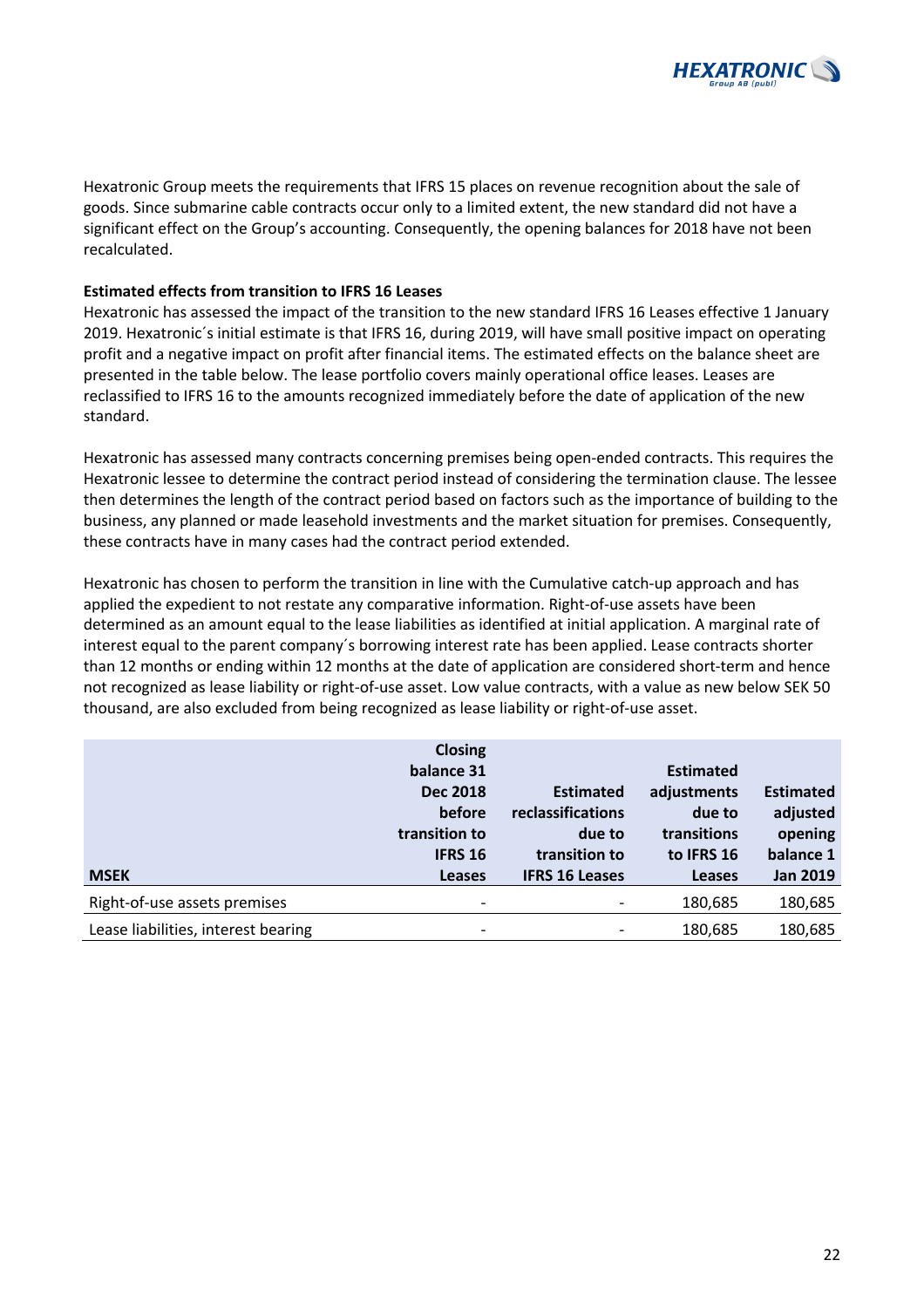

### Note 3 Revenue

| <b>January to December 2018</b> |                |                |                |                    |                |
|---------------------------------|----------------|----------------|----------------|--------------------|----------------|
|                                 |                | <b>Rest of</b> | <b>North</b>   | <b>Rest of the</b> |                |
| <b>Geographical markets</b>     | Sweden         | <b>Europe</b>  | America        | world              | <b>Total</b>   |
| Revenue from external customers | 606,701        | 287,637        | 365,625        | 337,805            | 1,597,768      |
| Category                        |                |                |                |                    |                |
| Goods                           | 577,281        | 245,678        | 365,625        | 337,805            | 1,526,389      |
| <b>Services</b>                 | 29,420         | 41,959         | $\overline{0}$ | $\overline{0}$     | 71,379         |
| Total                           | 606,701        | 287,637        | 365,625        | 337,805            | 1,597,768      |
| Time for revenue recognition    |                |                |                |                    |                |
| At a given time                 | 606,701        | 287,637        | 365,625        | 337,805            | 1,597,768      |
| Over time                       | $\overline{0}$ | $\overline{0}$ | $\overline{0}$ | $\overline{0}$     | $\overline{0}$ |
| Total                           | 606,701        | 287,637        | 365,625        | 337,805            | 1,597,768      |

| <b>January to December 2017</b> |          |                |                |                |                |
|---------------------------------|----------|----------------|----------------|----------------|----------------|
|                                 |          | <b>Rest of</b> | <b>North</b>   | Rest of the    |                |
| <b>Geographical markets</b>     | Sweden   | <b>Europe</b>  | America        | world          | <b>Total</b>   |
|                                 |          |                |                |                |                |
| Revenue from external customers | 788,891  | 227,488        | 16,757         | 266,283        | 1,299,419      |
|                                 |          |                |                |                |                |
| Category                        |          |                |                |                |                |
| Goods                           | 743,403  | 227,488        | 16,757         | 266,283        | 1,253,931      |
| <b>Services</b>                 | 45,488   | $\overline{0}$ | $\overline{0}$ | <u>0</u>       | 45,488         |
| Total                           | 788,891  | 227,488        | 16,757         | 266,283        | 1,299,419      |
| Time for revenue recognition    |          |                |                |                |                |
| At a given time                 | 788,891  | 227,488        | 16,757         | 266,283        | 1,299,419      |
| Over time                       | <u>0</u> | $\overline{0}$ | $\overline{0}$ | $\overline{0}$ | $\overline{0}$ |
| Total                           | 788,891  | 227,488        | 16,757         | 266,283        | 1,299,419      |

### Note 4 Pledged assets

|                                                       | Group  |                 |        | <b>Parent Company</b> |  |
|-------------------------------------------------------|--------|-----------------|--------|-----------------------|--|
| <b>Pledged assets</b>                                 | 181231 | 171231          | 181231 | 171231                |  |
| Assets pledged for liabilities to credit institutions |        |                 |        |                       |  |
| Chattel mortgages                                     |        | 157,350 57,166  | 100    | 100                   |  |
| Shares in subsidiaries                                |        | 281,484 338,190 |        | 82,504 134,258        |  |
| <b>Total</b>                                          |        | 438,834 395,356 |        | 82,604 134,358        |  |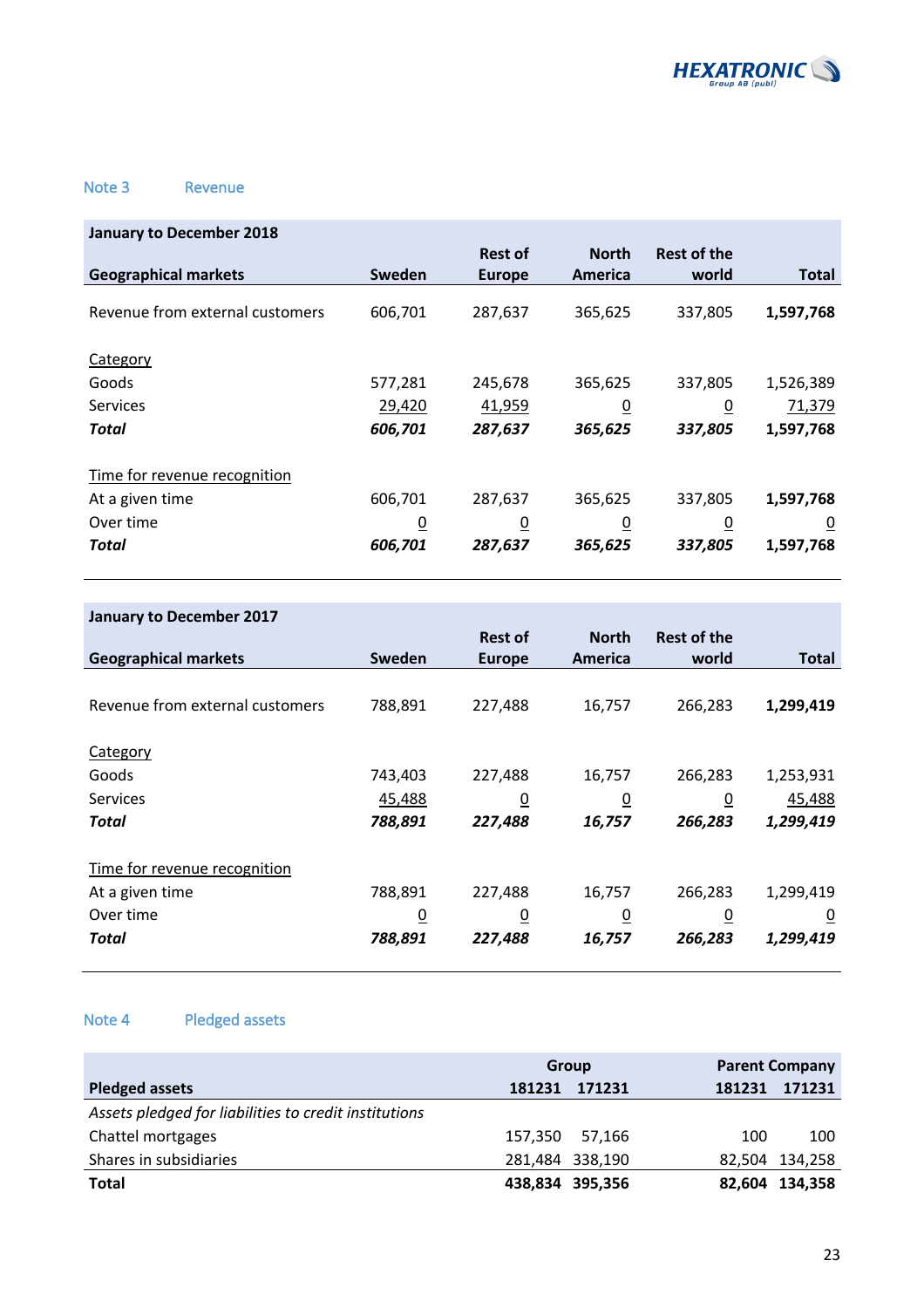

#### **Note 5 Business acquisitions**

#### **Business acquisitions 2018**

#### *Blue Diamond Industries LLC*

On 2 January 2018, the Group acquired 100% of the share capital in Blue Diamond Industries LLC for MUSD 26.8. There may be a possible additional purchase price of a maximum of MUSD 2.5 based on the EBITDA of the forthcoming two financial years.

The table below summarises the purchase price paid for Blue Diamond Industries and the fair value of acquired assets and assumed liabilities recognised on the acquisition date.

| Purchase price as of 2 January 2018          |         |
|----------------------------------------------|---------|
| Liquid assets                                | 222.898 |
| Contingent purchase consideration (not paid) | 16.450  |
| <b>Total purchase price</b>                  | 239.348 |

**Recognised amounts for identifiable acquired assets and taken-over liabilities**

| Liquid assets                             | 4,601     |
|-------------------------------------------|-----------|
| Tangible assets                           | 23,932    |
| Customer contracts and customer relations | 71,066    |
| Inventories                               | 21,397    |
| Accounts receivable                       | 30,432    |
| Other receivables                         | 512       |
| Accounts payable                          | $-15,035$ |
| Other payables                            | $-2,668$  |
| <b>Total identifiable net assets</b>      | 134,237   |
| Goodwill                                  | 105,111   |

Acquisition-related costs of SEK 2,900 thousand are included in other external costs in the consolidated statement of comprehensive income for the 2018 financial year. Total cash flow, excluding acquisition related costs, attributable to the business acquisition amounted to SEK -218,296 thousand. Goodwill is attributable partly to the added earning capacity the company is expected to bring, and partly to the anticipated synergistic effects of merging the Group's operations with those of Blue Diamond Industries.

Under the terms of the conditional purchase price, the Group will pay a maximum of SEK 20,750 thousand, up to a maximum of SEK 11,676 thousand based on EBITDA in the period 2 January 2018 – 31 December 2018, and a maximum of SEK 9,081 thousand based on EBITDA in the period 1 January 2019 – 31 December 2019.

The fair value of the conditional purchase price of SEK 16,450 thousand was estimated by applying the return of value approach. The fair value estimates are based on a discount rate, which is based on a two-year government bond of approximately 0.2%, and an assumed EBITDA in Blue Diamond Industries. The fair value of accounts receivable totals SEK 30,432 thousand. No accounts receivable is deemed to be doubtful.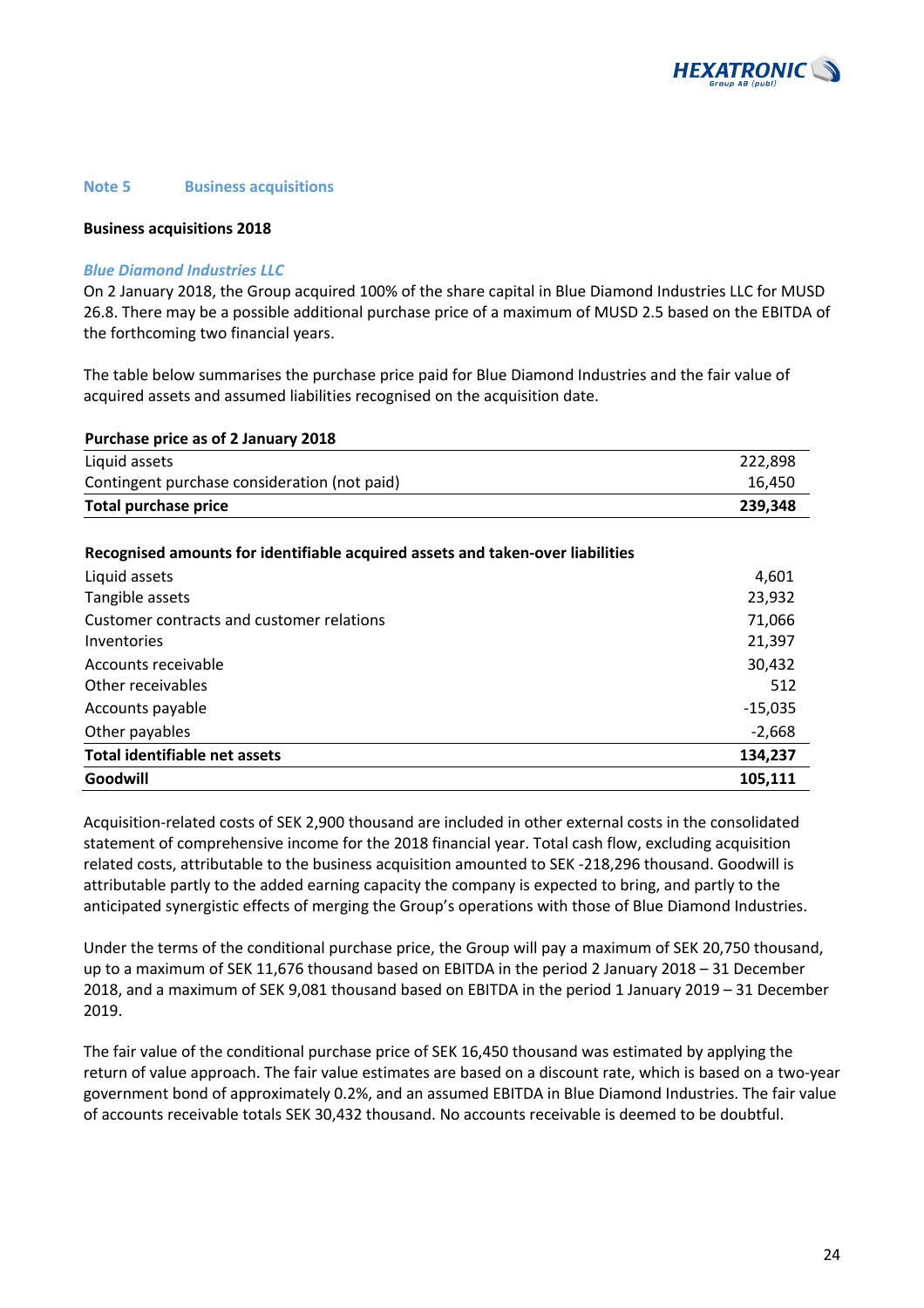

Blue Diamond Industries net sales have been included in the consolidated income statement since 2 January 2018 and amount to SEK 301,956 thousand. Blue Diamond Industries also generated a net profit of SEK 21,138 thousand in the same period on group level.

### *Professional Quality Management Services Ltd. ("PQMS")*

On 8 June 2018, the Group acquired 100% of the share capital in PQMQ for MGBP 1.5. There may be a possible additional purchase consideration of a maximum of MGBP 1.95 based on the EBITDA of the forthcoming three financial years.

The table below summarises the purchase price paid for PQMS and the fair value of acquired assets and assumed liabilities recognised on the acquisition date.

| Purchase price as of 8 June 2018                                                  |        |
|-----------------------------------------------------------------------------------|--------|
| Liquid assets                                                                     | 11.376 |
| Equity instruments (91,029 shares, based on the share price per acquisition date) | 5,279  |
| Contingent purchase consideration (not paid)                                      | 10.357 |
| <b>Total purchase price</b>                                                       | 27.012 |

#### **Recognised amounts for identifiable acquired assets and taken-over liabilities**

| Liquid assets                             | 755       |
|-------------------------------------------|-----------|
| Tangible assets                           | 2,684     |
| Customer contracts and customer relations | 13,078    |
| <b>Trademarks</b>                         | 3,799     |
| Accounts receivable                       | 9,051     |
| Other receivables                         | 4,915     |
| Trade creditors                           | $-3,253$  |
| Other liabilities                         | $-10,818$ |
| Total identifiable net assets             | 20,221    |
| Goodwill                                  | 6.753     |

Acquisition-related costs of SEK 1,324 thousand are included in other external costs in the consolidated statement of comprehensive income for the 2018 financial year. Total cash flow, excluding acquisition related costs, attributable to the business acquisition amounted to SEK -10,620 thousand. Goodwill is attributable to the added earning capacity the company is expected to bring.

Under the terms of the conditional purchase price, the Group will pay a maximum of SEK 22,877 thousand, up to a maximum of SEK 7,919 thousand based on EBITDA in the period 1 May 2018 – 30 April 2019, a maximum of SEK 7,919 thousand based on EBITDA in the period 1 May 2019 – 30 April 2020, and a maximum of SEK 7,039 thousand based on EBITDA in the period 1 May 2020 – 30 April 2021.

The fair value of the conditional purchase price of SEK 10,357 thousand was estimated by applying the return of value approach. The fair value estimates are based on a discount rate, which is based on a two-year government bond of approximately 0.2%, and an assumed EBITDA in PQMS. The fair value of accounts receivable totals SEK 9,051 thousand. No accounts receivable is deemed to be doubtful.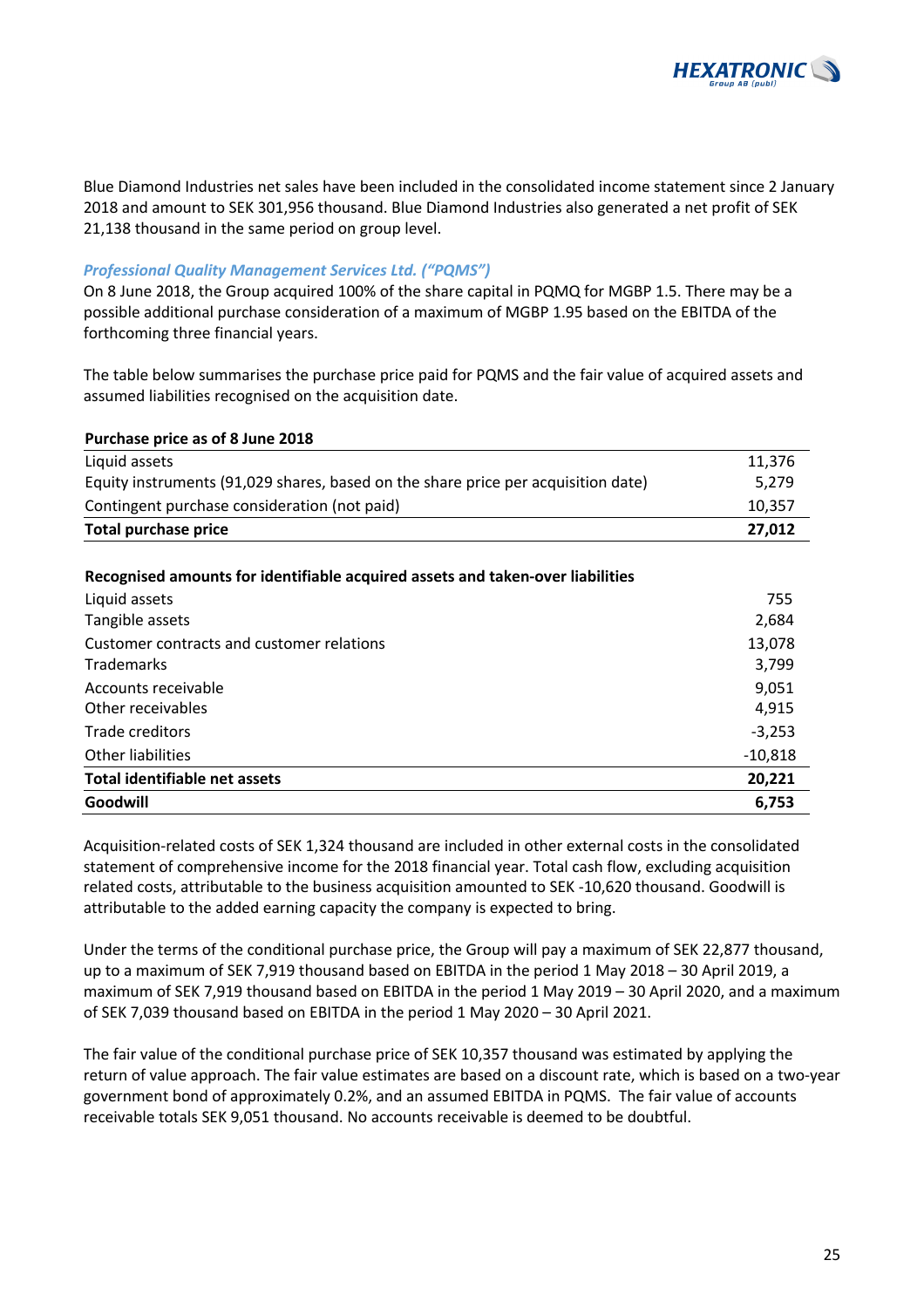

PQMS net sales have been included in the consolidated income statement since 8 June 2018 and amount to SEK 35,535 thousand. PQMS also generated a net profit of SEK -184 thousand in the same period on group level.

Had PQMS been consolidated from 1 January 2018, the consolidated income statement for the period 1 January 2018 to 31 December 2018 would have shown increased net sales amounting to SEK 56,348 thousand and a net profit of SEK 1,902 thousand.

### *Gordon Franks Training Ltd. (GFT)*

As part of the acquisition of PQMS, on 8 June 2018 the Group acquired 100% of the share capital in GFT for MGBP 0.1. There may be a possible additional purchase price of a maximum of MGBP 0.13 based on the EBITDA of the forthcoming three financial years.

#### *Smart Awards Ltd. (SAL)*

As part of the acquisition of PQMS, on 8 June 2018 the Group acquired 100% of the share capital in SAL for MGBP 0.4. There may be a possible additional purchase price of a maximum of MGBP 0.52 based on the EBITDA of the forthcoming three financial years.

#### *Opternus GmbH ("Opternus")*

On 1 November 2018, the Group acquired 100% of the share capital in Opternus GmbH for EUR 10,000 thousand. There may be a possible additional purchase consideration of a maximum of EUR 2,500 thousand based on the EBITDA of the forthcoming three financial years.

The table below summarises the purchase price paid for Opternus and the fair value of acquired assets and assumed liabilities recognised on the acquisition date.

#### **Purchase price as of 1 November 2018**

| Total purchase price                                                               | 126.941 |
|------------------------------------------------------------------------------------|---------|
| Contingent purchase consideration (not paid)                                       | 22.507  |
| Equity instruments (218,776 shares, based on the share price per acquisition date) | 10.414  |
| Liquid assets                                                                      | 94.020  |

#### **Recognised amounts for identifiable acquired assets and taken-over liabilities**

| Goodwill                                  | 67,963    |
|-------------------------------------------|-----------|
| Total identifiable net assets             | 58,978    |
| Other payables                            | $-34,001$ |
| Accounts payable                          | $-9,460$  |
| Other receivables                         | 1,760     |
| Inventories                               | 8,712     |
| Accounts recievable                       | 19,487    |
| <b>Trademarks</b>                         | 43,327    |
| Customer contracts and customer relations | 19,036    |
| Other intangible assets                   | 451       |
| Tangible assets                           | 2,407     |
| Liquid assets                             | 7,259     |
|                                           |           |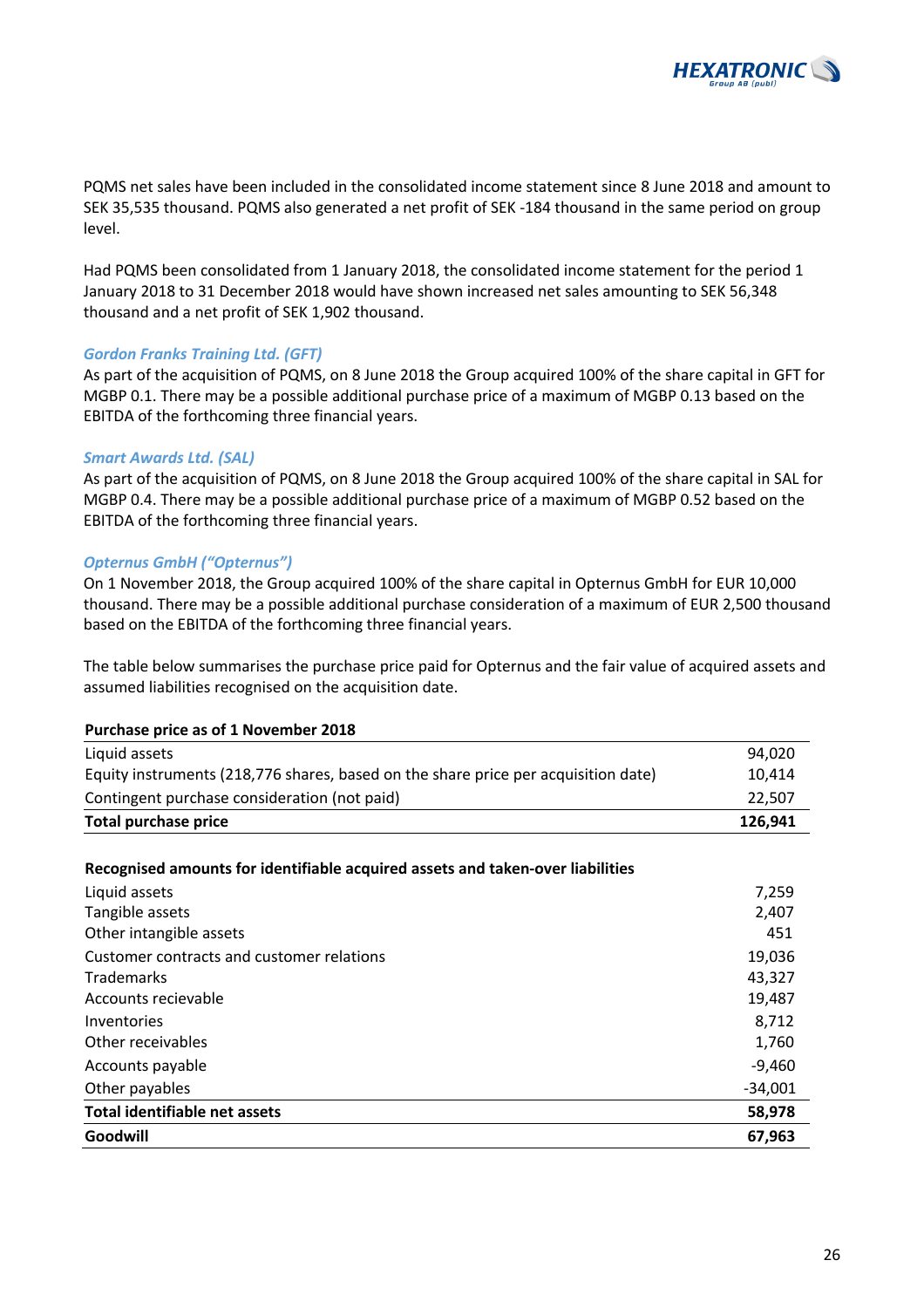

Acquisition-related costs of SEK 1,811 thousand are included in other external costs in the consolidated statement of comprehensive income for the 2018 financial year. Total cash flow, excluding acquisition related costs, attributable to the business acquisition amounted to SEK -86,761 thousand. Goodwill is attributable to the added earning capacity the company is expected to bring.

Under the terms of the conditional purchase price, the Group will pay a maximum of SEK 26,025 thousand, up to a maximum of SEK 11,061 thousand based on EBITDA in the period 1 October 2018 – 31 December 2019, a maximum of SEK 8,849 thousand based on EBITDA in the period 1 January 2020 – 31 December 2020, and a maximum of SEK 6,116 thousand based on EBITDA in the period 1 January 2021 – 30 September 2021.

The fair value of the conditional purchase price of SEK 22,507 thousand was estimated by applying the return of value approach. The fair value estimates are based on a discount rate, which is based on a two-year government bond of approximately 0.2%, and an assumed EBITDA in Opternus. The fair value of accounts receivable totals SEK 19,487 thousand. No accounts receivable is deemed to be doubtful.

Opternus net sales have been included in the consolidated income statement since 1 November 2018 and amount to SEK 28,221 thousand. Opternus also generated a net profit of SEK 1,383 thousand in the same period on group level.

Had Opternus been consolidated from 1 January 2018, the consolidated income statement for the period 1 January 2018 to 31 December 2018 would have shown increased net sales amounting to SEK 163,346 thousand and a net profit of SEK 8,675 thousand.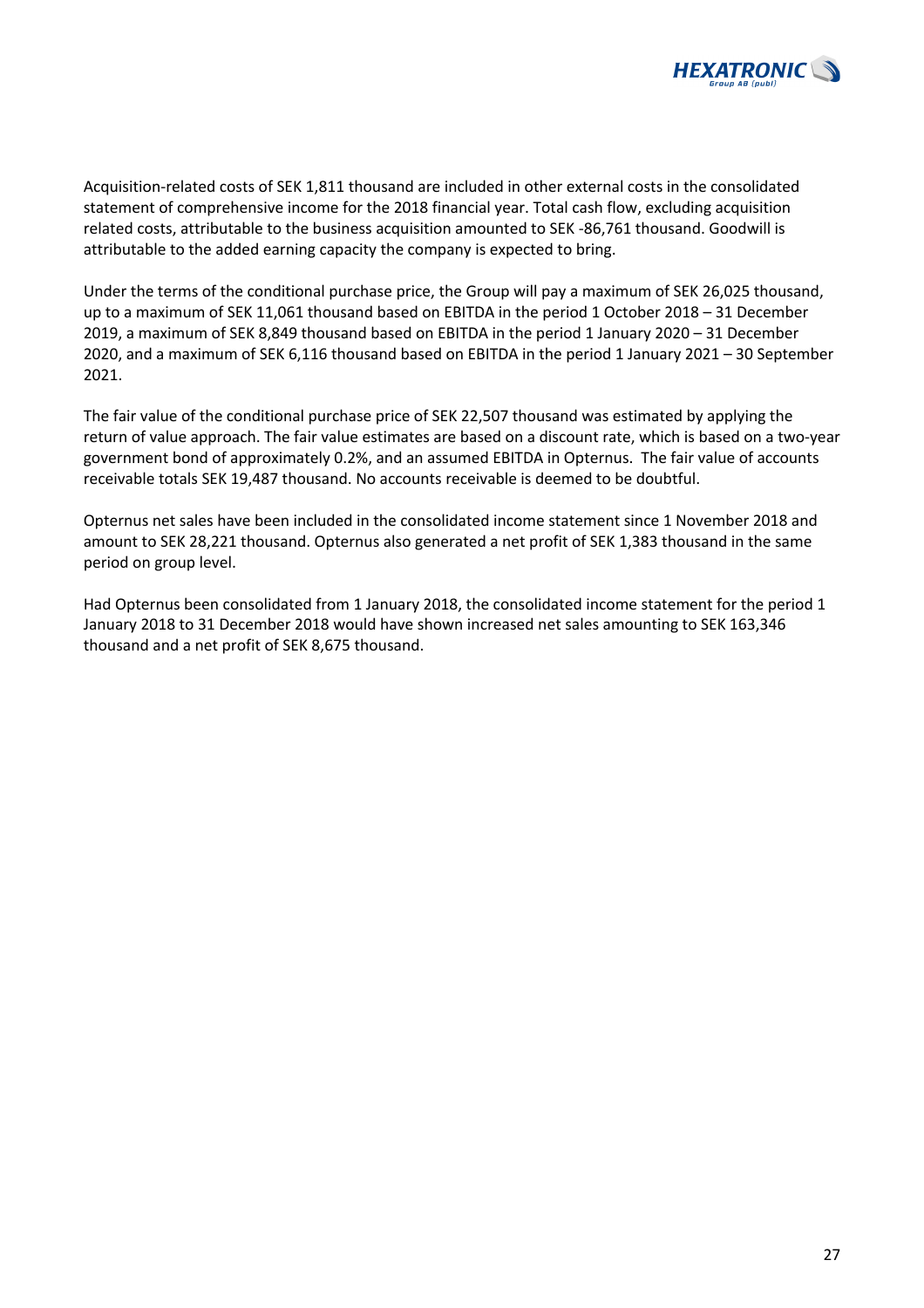

# RECONCILIATION BETWEEN IFRS AND KEY METRICS USED

In this interim report, Hexatronic presents certain financial parameters that are not defined in IFRS, known as alternative key metrics. The Group believes that these parameters provide valuable supplementary information for investors, as they facilitate an evaluation of the company's results and position. Since not all companies calculate financial parameters in the same way, these metrics are not always comparable with those used by other companies. Investors should see the financial parameters as a complement to, rather than a replacement for, financial reporting in accordance with IFRS.

| Organic growth            |                         |                  |
|---------------------------|-------------------------|------------------|
| SEK thousand, %           | <b>October-December</b> | January-December |
| Net sales 2018            | 443,159                 | 1,597,768        |
| Acquisition driven        | $-111,230$              | $-371,076$       |
| Comparable net sales      | 331,929                 | 1,226,692        |
| Net sales 2017            | 324,994                 | 1,299,419        |
| <b>Net sales increase</b> | 118,165                 | 298,349          |
| %                         | 36%                     | 23%              |
| Organic growth            | 6,935                   | $-72,727$        |
| %                         | 2%                      | -6%              |

Organic growth is calculated as net sales for the year adjusted by acquisitions in relation to net sales for the previous year adjusted by acquisitions.

| Annual growth, rolling 12 months |           |  |
|----------------------------------|-----------|--|
| %                                | 12 months |  |
| Net sales January-December 2018  | 1,597,768 |  |
| Net sales January-December 2017  | 1,299,419 |  |
| Annual growth, rolling 12 months | 23%       |  |

Average annual growth is calculated as the Group´s total net sales during the period compared to the same period the year before.

| <b>Equity ratio</b> |            |            |
|---------------------|------------|------------|
| %                   | 2018-12-31 | 2017-12-31 |
| Equity              | 494,415    | 415,259    |
| Balance sheet total | 1,303,134  | 777,098    |
| <b>Equity ratio</b> | 38%        | 53%        |

Equity ratio is calculated as equity as a percentage of balance sheet total.